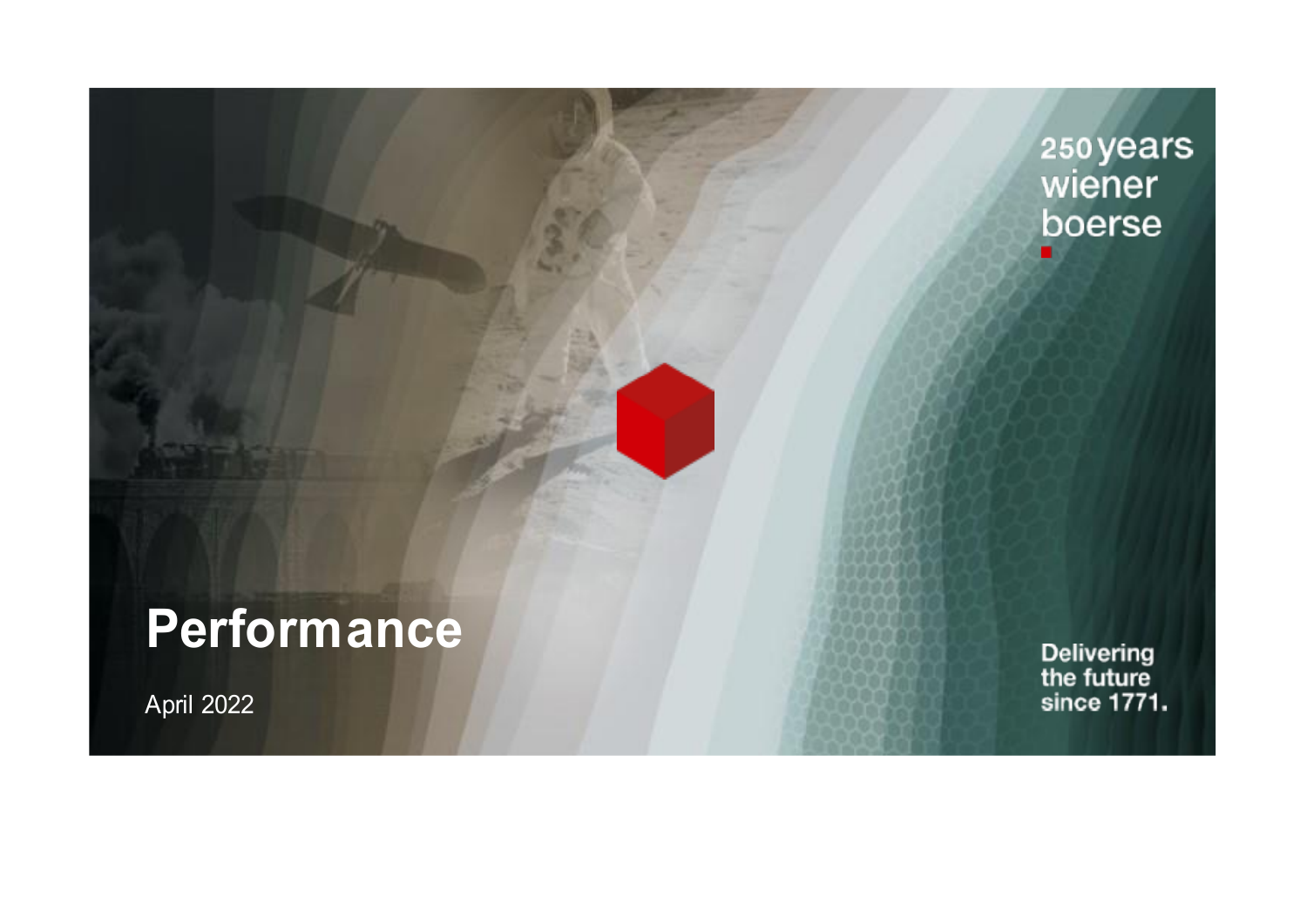### **Specialist und Market Maker**

- A trading participant who has assumed a Specialist or Market Maker function shall be considered to have fulfilled its obligations if, in the course of one calendar month, it meets ≥ 80 % of its quotation obligations (Minimum Size and Maximum Spread) during the daily observation period.
- The daily observation period is the time between 09:00 am and 05:30 pm on each trading day.
- n When the ATX changes +/- 3% (versus the closing price of the ATX on the preceding day) the **fast market** rule is triggered for Specialist and Market Maker in the market segments
	- $p$ rime market
	- standard market (continuous)
	- direct market plus (continuous)
	- direct market (continuous)

the applicable quotation requirements are cancelled by Wiener Börse AG and any failures to meet the requirements on the trading day concerned are not considered.

- In the case of Exceptional Market Conditions (EMC) pursuant to Art. a to e Delegated Regulation (EU) 2017/578 the obligation to provide liquidity is cancelled to trading participants committed as specialist and / or market maker. The beginning and end of EMC are announced by the exchange operating company through the trading system (Newsboard).
- n In the case of **Stressed Market Conditions** (SMC) in one or more continuously traded liquid shares (MiFIR Article 2 (1) (17)) or liquid investment funds (ETFs), the exchange operating company will set temporally according to Art. 6 Delegated Regulation (EU) 2017/578 for the purpose of improving liquidity, a different quote obligation regarding Size and Spread. The maximum spread applicable to meet the relevant quotation obligation will be doubled and the applicable Minimum Quotation Quantity will be halved. The beginning and end of SMC are announced by the exchange operating company through the trading system (Newsboard).
- n If a Specialist or Market Maker fails to fulfil its obligations within an observation month, there is a reverse of amounts booked for transactions concluded in the relevant month on the basis of principal fees.

For further information please contact Wiener Börse AG (Market Operations):

- Doris Ettenauer doris.ettenauer@wienerborse.at
- Margit Scozzari margit scozzari@wienerborse.at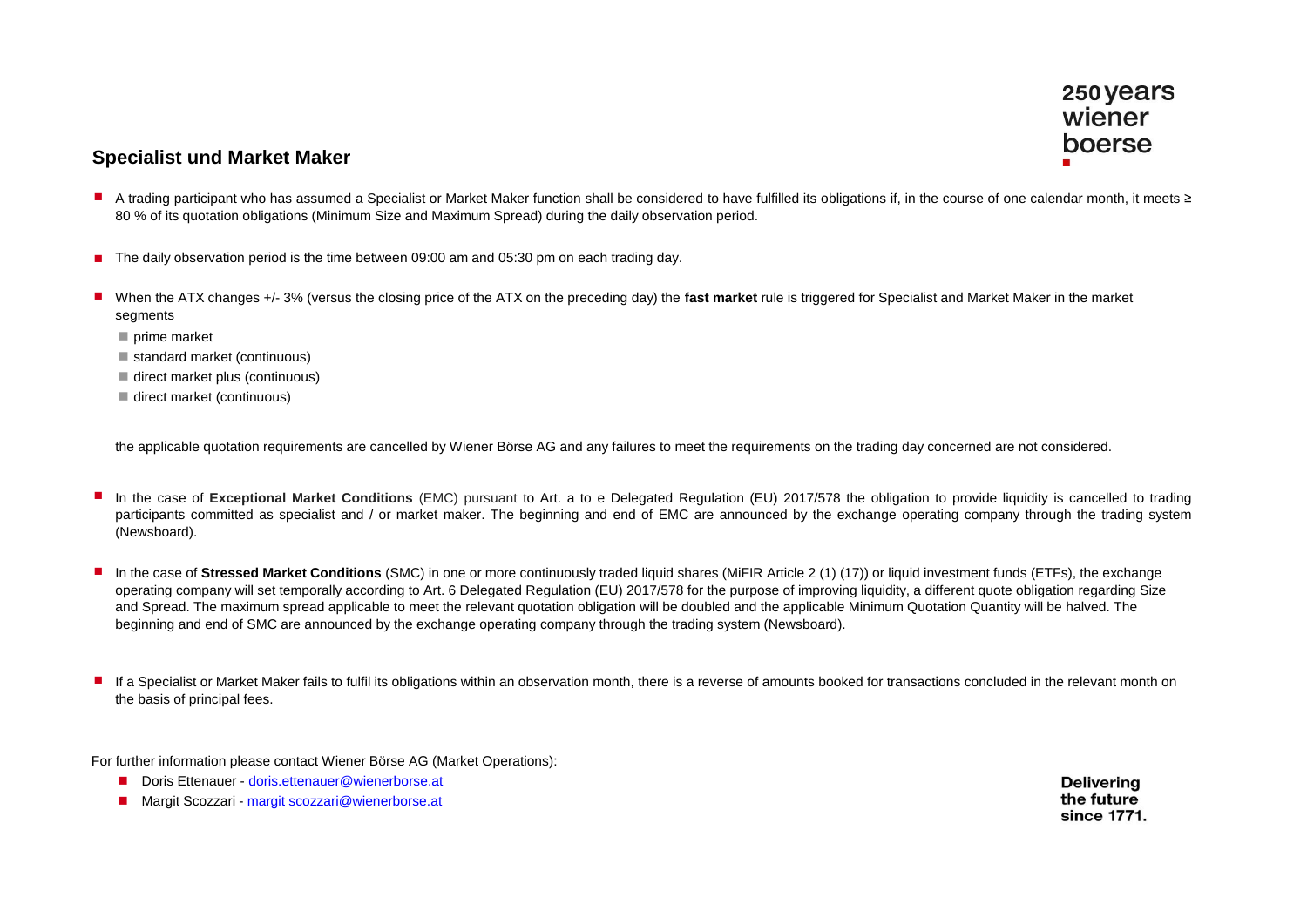#### **Specialist and Market Maker Performance Percentages in Securities Trading for April 2022**

Trading System XETRA® T7 / Continuous Trading

#### **I. equity market / prime market**

|                                           | equity market / prime market                                  |                       |              | <b>Bank 40</b><br>Eisee | <b>SOON BOOK</b><br>Yang Kutha Risan | HRTEL Limited | 104          | BANKAG<br>Jon Beeples<br>Ilemaniana | Gossier<br>$\mathcal{C}_{\mathcal{O}}$ | <b>Tesyan Check</b><br>Transparently | ODO BHK Concrete |              | Railways Communication | $S_{\vec{A}}$<br>Societé Gerecie de L<br><b>Contraction</b><br>Interprise India | To May Reason of | MOOD & Company<br>manosay | <b>TTHANKING</b>          | SPS<br>IDIAL            |        | Max-150-80        |        | Min. Sixo<br>In pieces |                      | <b>Vert</b><br>NT-SDRBad<br>With absorption |
|-------------------------------------------|---------------------------------------------------------------|-----------------------|--------------|-------------------------|--------------------------------------|---------------|--------------|-------------------------------------|----------------------------------------|--------------------------------------|------------------|--------------|------------------------|---------------------------------------------------------------------------------|------------------|---------------------------|---------------------------|-------------------------|--------|-------------------|--------|------------------------|----------------------|---------------------------------------------|
|                                           | Instrument                                                    | <b>Xetra®</b><br>Code | <b>BALFR</b> | <b>EBOWI</b>            | <b>HAUZI</b>                         | <b>HREDB</b>  | <b>ICFFR</b> | <b>JBBHH</b>                        | <b>JBBFR</b>                           | <b>LSTDU</b>                         | <b>SEYFR</b>     | <b>CENWI</b> | <b>SOGFR</b>           | <b>SISDB</b>                                                                    | <b>TRCAM</b>     | <b>WOCPR</b>              | <b>XMSPA</b>              |                         | M      | -S                | M      | $\mathsf{s}$           | M                    | s                                           |
| AT000ADDIKO0                              | <b>Addiko Bank AG</b>                                         | <b>ADKO</b>           |              | 85.65                   |                                      |               |              |                                     |                                        |                                      |                  | 89.47        |                        |                                                                                 |                  |                           | X                         | $\mathbf{3}$            | 2.70%  | 1.68 %            | 750    | 750                    |                      |                                             |
| AT000AGRANA                               | <b>AGRANA Beteiligungs-AG</b>                                 | <b>AGR</b>            |              | 90.21                   |                                      | 96.45         |              |                                     | 92.10                                  |                                      |                  | 97.22        | 86.83                  |                                                                                 |                  |                           | 87.18                     | 6                       | 2.70 % | 1.23%             | 550    | 550                    |                      |                                             |
| AT00000AMAG3                              | <b>AMAG Austria Metall AG</b>                                 | <b>AMAG</b>           |              | 90.78                   |                                      |               |              |                                     |                                        |                                      |                  | 93.10        |                        |                                                                                 |                  |                           | $\mathbf{x}$              | $\overline{\mathbf{3}}$ | 2.70%  | 1.62%             | 250    | 250                    |                      |                                             |
| AT0000730007<br>$\boldsymbol{\mathsf{x}}$ | <b>Andritz AG</b>                                             | <b>ANDR</b>           |              | 88.13                   |                                      | 96.64         |              |                                     |                                        |                                      |                  | 93.40        | 90.76                  | 89.79                                                                           | $\mathbf{x}$     |                           | 87.54                     | $\overline{7}$          | 0.65%  | 0.41%             | 800    | 2,450                  |                      |                                             |
| AT0000969985<br>$\boldsymbol{\mathsf{x}}$ | AT & S Austria Technologie & Systemtechnik Aktiengesellschaft | <b>ATS</b>            |              | 89.55                   |                                      | 96.86         |              |                                     |                                        |                                      |                  | 93.76        | 92.20                  | 90.38                                                                           | 97.13            |                           | 84.76                     | $\overline{7}$          | 1.30 % | 0.82%             | 350    | 650                    |                      |                                             |
| AT0000BAWAG2<br><b>X5</b>                 | <b>BAWAG Group AG</b>                                         | <b>BG</b>             |              | 89.65                   |                                      | 96.80         |              |                                     |                                        |                                      |                  | 92.66        | 87.03                  | 89.46                                                                           | 86.89            |                           | 87.19                     | $\overline{7}$          | 0.65 % | 0.48%             | 750    | 2,200                  |                      |                                             |
| AT0000641352<br>$\boldsymbol{x}$          | CA Immobilien Anlagen AG                                      | CAI                   |              | 90.71                   |                                      | 91.09         |              |                                     |                                        |                                      |                  | 95.10        | 82.69                  | 84.27                                                                           | 92.71            |                           | $\mathbf{x}$              | $\overline{7}$          | 0.85 % | 0.43%             | 900    | 2,650                  |                      |                                             |
| AT0000818802                              | DO & CO Aktiengesellschaft                                    | <b>DOC</b>            |              | 95.16                   | 95.41                                | 98.23         |              |                                     |                                        |                                      |                  | 96.32        | 88.32                  | 92.09                                                                           | 98.12            |                           | 84.59                     | 8                       | 1.80%  | 0.75%             | 100    | 150                    |                      |                                             |
| AT0000652011<br>X <sub>5</sub>            | <b>Erste Group Bank AG</b>                                    | <b>EBS</b>            |              | 89.99                   |                                      | 98.24         |              |                                     |                                        |                                      |                  | 94.99        | 94.49                  | 91.15                                                                           | 80.28            | 82.66                     | 84.47                     | 8                       | 0.65 % | 0.29%             | 1,000  | 3,050                  |                      |                                             |
| AT0000741053<br>$\boldsymbol{\mathsf{x}}$ | <b>EVN AG</b>                                                 | <b>EVN</b>            |              | 95.83                   | 94.73                                | 87.88         |              |                                     | 80.84                                  |                                      |                  | 94.69        | 88.56                  | 91.16                                                                           | 88.96            |                           | 89.18                     | 9                       | 1.30 % | 0.75%             | 750    | 1,450                  |                      |                                             |
| AT00000FACC2                              | <b>FACC AG</b>                                                | <b>FACC</b>           |              | 90.14                   | 96.28                                | 96.02         |              |                                     |                                        |                                      |                  | 95.48        |                        |                                                                                 |                  |                           | 80.95                     | 5                       | 2.70%  | 0.97%             | 1,100  | 1,100                  |                      |                                             |
| AT00000VIE62                              | <b>Flughafen Wien AG</b>                                      | <b>FLU</b>            |              | 90.73                   | 96.71                                | 96.53         |              |                                     |                                        |                                      |                  | 95.69        | 83.97                  |                                                                                 |                  |                           | 83.95                     | 6                       | 2.70%  | 1.12%             | 350    | 350                    |                      |                                             |
| <b>ATFREQUENT0</b>                        | <b>FREQUENTIS AG</b>                                          | <b>FQT</b>            |              | 89.67                   |                                      |               |              |                                     |                                        | $\mathbf{x}$                         | 89.58            | 93.70        |                        |                                                                                 |                  |                           | $\mathbf{x}$              | 5                       | 2.70%  | 2.41%             | 300    | 300                    |                      |                                             |
| AT0000A21KS2                              | mmofinanz AG                                                  | <b>IIA</b>            |              | 92.94                   |                                      | 98.43         |              |                                     |                                        |                                      |                  | 97.32        | 92.92                  | 90.58                                                                           | 98.17            |                           | 88.70                     | $\overline{7}$          | 0.85 % | 0.48%             | 1,100  | 3,250                  |                      |                                             |
| AT000KAPSCH9                              | <b>Kapsch TrafficCom AG</b>                                   | <b>KTCG</b>           |              | 89.62                   |                                      | 91.21         |              |                                     |                                        |                                      | 90.39            | 97.08        |                        |                                                                                 |                  |                           | $\mathbf{x}$              | 5                       | 2.70%  | 1.37 %            | 650    | 650                    |                      |                                             |
| AT0000644505                              | enzing AG                                                     | LNZ                   |              | 90.27                   |                                      | 94.73         |              |                                     |                                        |                                      |                  | 94.66        | 90.09                  | 90.77                                                                           | 97.63            |                           | 81.9                      | $\overline{7}$          | 1.30 % | 0.67%             | 200    | 350                    |                      |                                             |
| <b>ATMARINOMED</b>                        | <b>Marinomed Biotech AG</b>                                   | <b>MARI</b>           |              | 88.35                   |                                      | 91.10         |              |                                     |                                        |                                      | 91.02            |              |                        |                                                                                 |                  |                           | $\mathbf{x}$              |                         | 2.70%  | 2.08%             | 100    | 100                    |                      |                                             |
| AT0000938204                              | Mayr-Melnhof Karton AG                                        | <b>MMK</b>            |              | 89.60                   |                                      | 97.84         | 95.59        |                                     |                                        |                                      |                  | 94.56        | 88.46                  | 89.72                                                                           | 97.61            |                           | 84.17                     | 8                       | 1.30 % | 0.82%             | 100    | 200                    |                      |                                             |
| X <sub>5</sub><br>AT0000743059            | <b>OMV AG</b>                                                 | <b>OMV</b>            |              | 94.65                   |                                      | 97.61         |              |                                     |                                        |                                      |                  | 93.93        | 91.52                  | 89.94                                                                           | 80.87            |                           | 88.68                     |                         | 0.65 % | 0.31%             | 800    | 2,400                  |                      |                                             |
| AT0000APOST4                              | Österreichische Post Aktiengesellschaft                       | <b>POST</b>           |              | 88.89                   |                                      | 92.05         |              |                                     |                                        |                                      |                  | 94.89        | 88.07                  | 90.64                                                                           | 92.72            |                           | -х                        | $\overline{7}$          | 0.85%  | 0.55 %            | 750    | 2,300                  |                      |                                             |
| AT0000758305                              | <b>Palfinger AG</b>                                           | <b>PAL</b>            |              | 89.85                   |                                      | 97.60         | 91.56        |                                     |                                        |                                      |                  | 94.78        | 87.40                  |                                                                                 |                  |                           | $\boldsymbol{\mathsf{x}}$ | 6                       | 2.70%  | 1.08%             | 400    | 400                    |                      |                                             |
| AT0000KTMI02                              | <b>PIERER Mobility AG</b>                                     | <b>PMAG</b>           | 97.56        |                         |                                      |               |              |                                     |                                        |                                      |                  |              |                        |                                                                                 |                  |                           |                           | $\overline{1}$          |        | 2.70%             |        | 100                    |                      |                                             |
| AT0000A00XX9                              | <b>Polytec Holding AG</b>                                     | <b>PYT</b>            |              | 89.90                   |                                      | 95.21         |              |                                     |                                        |                                      |                  | 95.61        |                        |                                                                                 |                  |                           | 85.52                     | $\overline{4}$          | 2.70%  | 1.43%             | 1,300  | 1,300                  |                      |                                             |
| AT0000609607                              | Porr AG                                                       | <b>POS</b>            | 97.82        | 90.13                   | 96.45                                | 97.59         |              | 97.61                               |                                        |                                      | 88.62            | 97.20        | 87.90                  |                                                                                 |                  |                           | $\boldsymbol{\mathsf{x}}$ | 9                       | 2.70%  | 0.78%             | 750    | 750                    |                      |                                             |
| AT0000606306                              | Raiffeisen Bank International AG                              | <b>RBI</b>            |              | 86.91                   |                                      | 91.90         |              |                                     |                                        |                                      |                  | 88.74        | 80.61                  | 81.75                                                                           | <b>X</b>         |                           | $\mathbf{x}$              | $\overline{7}$          | 0.65%  | 0.43%             | 2,600  | 7,800                  |                      |                                             |
| AT0000922554                              | <b>Rosenbauer International AG</b>                            | <b>ROS</b>            | 98.45        | 89.60                   | 96.87                                | 91.23         |              |                                     | 85.16                                  |                                      |                  | 97.10        | 80.96                  |                                                                                 |                  |                           | 82.87                     | 8                       | 2.70 % | 1.37 %            | 200    | 200                    |                      |                                             |
| AT0000652250                              | <b>SIMMO AG</b>                                               | <b>SPI</b>            |              | 90.60                   | 95.28                                | 96.23         |              |                                     |                                        |                                      |                  | 96.61        | 86.61                  | 88.00                                                                           | 98.18            |                           | 83.17                     | 8                       | 1.30 % | 0.69%             | 750    | 1,550                  |                      |                                             |
| AT0000946652<br>$\mathbf{x}$              | Schoeller-Bleckmann Oilfield Equipment AG                     | <b>SBO</b>            |              | 94.51                   |                                      | 98.27         |              |                                     |                                        |                                      |                  | 94.35        | 95.04                  | 91.11                                                                           | 97.31            |                           | X                         | $\overline{7}$          | 1.80 % | 0.69%             | 200    | 300                    |                      |                                             |
| AT0000785555                              | <b>Semperit AG Holding</b>                                    | <b>SEM</b>            |              | 88.10                   |                                      | 97.10         |              |                                     | 90.66                                  |                                      |                  | 94.61        | 87.08                  |                                                                                 |                  |                           | $\mathbf{x}$              | 6                       | 2.70%  | 1.17%             | 400    | 400                    |                      |                                             |
| AT000000STR1                              | <b>STRABAG SE</b>                                             | <b>STR</b>            |              | 90.27                   |                                      | 97.72         |              |                                     |                                        |                                      |                  | 95.37        | 88.51                  |                                                                                 |                  |                           | 86.49                     | 5                       | 2.70 % | 1.01%             | 250    | 250                    |                      |                                             |
| AT0000720008                              | <b>Telekom Austria AG</b>                                     | <b>TKA</b>            |              | 88.33                   |                                      | 95.25         |              |                                     |                                        |                                      |                  | 92.74        | 84.94                  |                                                                                 |                  |                           | X                         | $5\phantom{.0}$         | 1.30 % | 0.68%             | 2,450  | 4,850                  |                      |                                             |
| AT0000815402                              | <b>JBM Development AG</b>                                     | <b>UBS</b>            |              | 90.40                   | 97.10                                |               |              |                                     |                                        |                                      |                  | 95.77        |                        |                                                                                 |                  |                           | $\mathbf{x}$              | $\overline{4}$          | 2.70 % | 1.23%             | 200    | 200                    |                      |                                             |
| AT0000821103                              | <b>UNIQA Insurance Group AG</b>                               | <b>UQA</b>            |              | 89.60                   |                                      | 94.61         |              |                                     |                                        |                                      |                  | 95.31        | 87.83                  | 89.43                                                                           | 95.93            |                           | 80.34                     | $\overline{7}$          | 0.85 % | 0.62%             | 3,450  | 10,350                 |                      |                                             |
| AT0000746409<br>X5                        | <b>VERBUND AG</b>                                             | <b>VER</b>            |              | 95.03                   |                                      | 95.91         |              |                                     |                                        |                                      |                  | 92.56        | 86.95                  | 87.46                                                                           | 94.85            |                           | 83.85                     | $\overline{7}$          | 0.65%  | 0.48%             | 350    | 1,100                  |                      |                                             |
| $\boldsymbol{\mathsf{x}}$<br>AT0000908504 | VIENNA INSURANCE GROUP AG Wiener Versicherung Gruppe          | <b>VIG</b>            |              | 90.00                   |                                      | 97.25         |              |                                     |                                        |                                      |                  | 95.17        | 88.30                  | 90.19                                                                           | 96.95            |                           |                           | $\overline{7}$          | 1.30 % | 0.68 <sub>9</sub> | 700    | 1,450                  |                      |                                             |
| AT0000937503<br>X <sub>5</sub>            | voestalpine AG                                                | <b>VOE</b>            |              | 89.76                   |                                      | 93.47         |              |                                     |                                        |                                      |                  | 95.66        | 87.39                  | 88.92                                                                           | 94.26            |                           | X                         | $\overline{7}$          | 0.65 % | 0.38%             | 1,250  | 3,800                  |                      |                                             |
| AT0000827209                              | <b>Warimpex Finanz- und Beteiligungs AG</b>                   | <b>WXF</b>            |              | 91.04                   |                                      |               |              |                                     |                                        |                                      |                  | 97.03        |                        |                                                                                 |                  |                           |                           | $\overline{2}$          | 2.70 % | 0.91%             | 10,800 |                        | 10,800 € 0.10 € 0.10 |                                             |
| AT0000831706<br>X                         | <b>Wienerberger AG</b>                                        | WIE                   |              | 88.70                   |                                      | 93.89         |              |                                     | 81.00                                  |                                      |                  | 89.11        | 91.76                  | 90.18                                                                           | 92.22            |                           | 83.48                     | 8                       | 0.65%  | 0.42%             | 1,250  | 3,800                  |                      |                                             |
| AT0000837307                              | <b>Zumtobel Group AG</b>                                      | ZAG                   |              | 90.11                   |                                      | 96.81         |              |                                     |                                        |                                      |                  | 96.25        | 81.60                  |                                                                                 |                  |                           | 80.16                     | 5                       | 2.70%  | 1.32%             | 1,200  | 1,200                  |                      |                                             |
| <b>TOTAL</b>                              |                                                               | 39                    | 3            | 38                      | $\mathbf{8}$                         |               | 2            |                                     | 5                                      |                                      | $\overline{4}$   | 37           | 29                     | 20                                                                              | 20               | $\overline{1}$            | 37                        | 239                     |        |                   |        |                        |                      |                                             |
|                                           |                                                               |                       |              |                         |                                      | 33            |              |                                     |                                        |                                      |                  |              |                        |                                                                                 |                  |                           |                           |                         |        |                   |        |                        |                      |                                             |

**X** = ATX-Stocks  $\frac{8}{5}$  = ATX-Stocks =  $\frac{96}{5}$  = performance percentages Market Maker

**5** = ATXfive-Stocks **%** = performance percentages Specialist

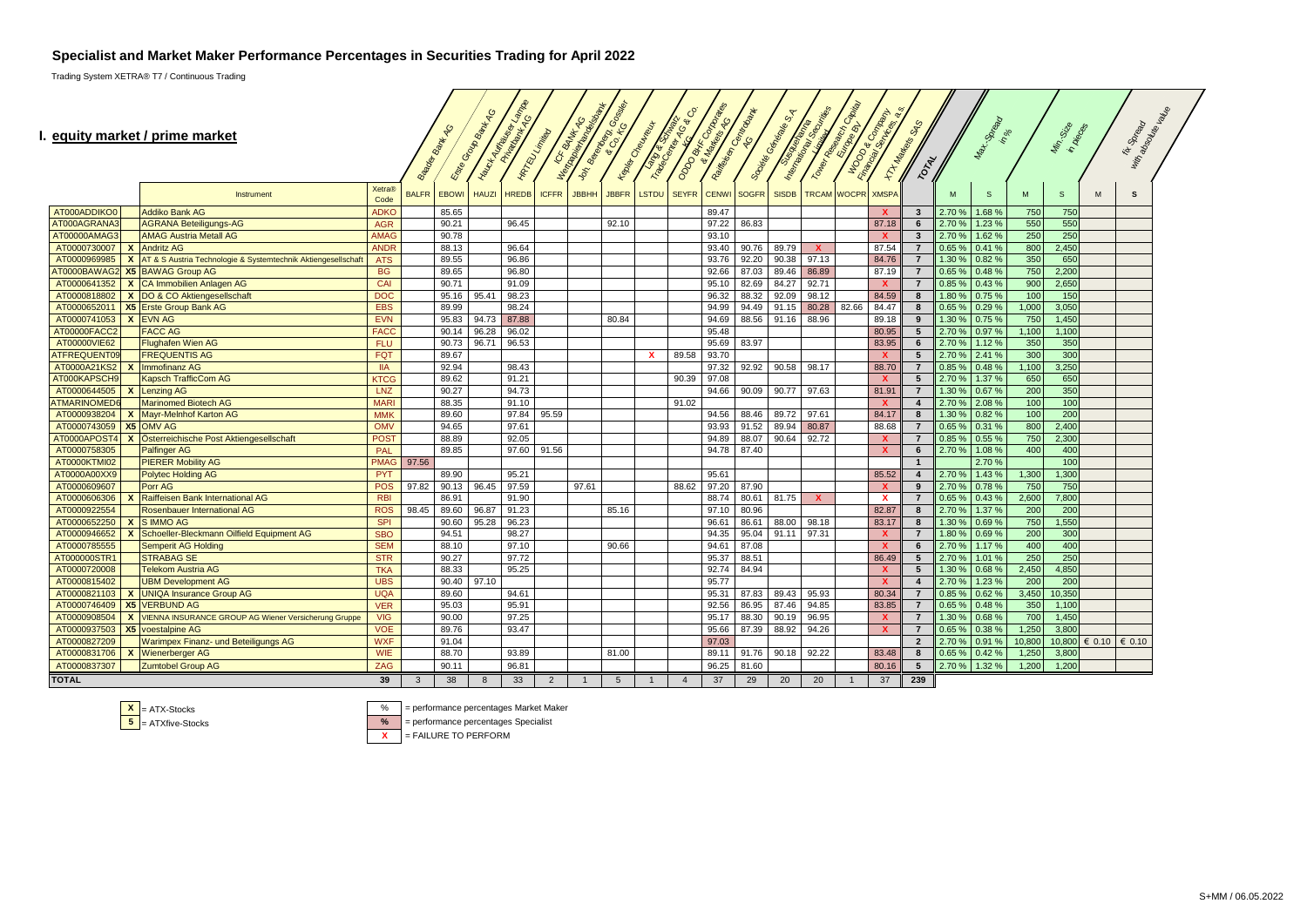#### **II.** equity market / standard market continuous

|              | equity market / standard market continuous |                  |       |                              | $\mathcal{Q}$ | $\mu$ |                                                            |  |       |  |  |  |     |       | SSE | ิ∗ั |
|--------------|--------------------------------------------|------------------|-------|------------------------------|---------------|-------|------------------------------------------------------------|--|-------|--|--|--|-----|-------|-----|-----|
|              | Instrument                                 | Xetra®<br>Code   |       | BALFR EBOWI HAUZI HREDB CFFR |               |       | JBBHH JBBFR LSTDU SEYFR CENWISOGFR SISDB TRCAM WOOPR XMSPA |  |       |  |  |  | M   |       | M   |     |
| NL0012650360 | RHI Magnesita N.V., Depositary Interests   | <b>RHIM</b>      |       |                              |               | 91.65 |                                                            |  | 98.61 |  |  |  | 4%  | 350   |     |     |
| CH0396131929 | SunMirror AG                               | ROR <sub>1</sub> | 85.08 |                              |               |       |                                                            |  |       |  |  |  | 4 % | 50    |     |     |
| AT0000834007 | <b>Wolford AG</b>                          | <b>WOL</b>       |       |                              | 94.65         |       |                                                            |  |       |  |  |  | 4 % | 1,650 |     |     |
| <b>TOTAL</b> |                                            |                  |       |                              |               |       |                                                            |  |       |  |  |  |     |       |     |     |





| equity market / direct market continuous |                                                        |                |              | O | $\mathcal{S}_{\mathcal{F}}$ |        |                                                                                                           |  |  |  |  |  |     | <b>Min</b> | o,<br>≪          | 老婆 |
|------------------------------------------|--------------------------------------------------------|----------------|--------------|---|-----------------------------|--------|-----------------------------------------------------------------------------------------------------------|--|--|--|--|--|-----|------------|------------------|----|
|                                          | Instrument                                             | Xetra®<br>Code | <b>BALFR</b> |   |                             |        | EBOWI HAUZI HREDB   ICFFR   JBBHH   JBBFR   LSTDU   SEYFR   CENWI   SOGFR   SISDB   TRCAM   WOCPR   XMSPA |  |  |  |  |  | M   |            | M                |    |
| CH0505534542                             | CAG International AG (name shares)                     | <b>CAG</b>     |              |   |                             | 99.16  |                                                                                                           |  |  |  |  |  | 5 % |            | $5,000 \in 0.10$ |    |
| DE000A2G8258                             | JJ Entertainment SE (name shares)                      | <b>JJSE</b>    |              |   |                             | 98.89  |                                                                                                           |  |  |  |  |  | 5 % |            | $5,000 \in 0.10$ |    |
| GB00BLH09688                             | Lekta Therapy Ltd (par-value registered shares)        | <b>LEK</b>     |              |   |                             | 93.92  |                                                                                                           |  |  |  |  |  | 5 % | 700        |                  |    |
| GB00BD5BTL23                             | LOCOSOCO GROUP PLC (par-value registered shares)       | <b>LOCO</b>    |              |   |                             | 97.99  |                                                                                                           |  |  |  |  |  | 5 % |            | $5,000 \in 0.10$ |    |
| GB00BGMGZR93                             | WEALTH DRAGONS GROUP PLC (par-value registered shares) | <b>WDG</b>     |              |   |                             | 100.00 |                                                                                                           |  |  |  |  |  | 5 % |            | $5,000 \in 0.25$ |    |
| <b>TOTAL</b>                             |                                                        |                |              |   |                             |        |                                                                                                           |  |  |  |  |  |     |            |                  |    |

% = performance percentages Market Maker

**X** = FAILURE TO PERFORM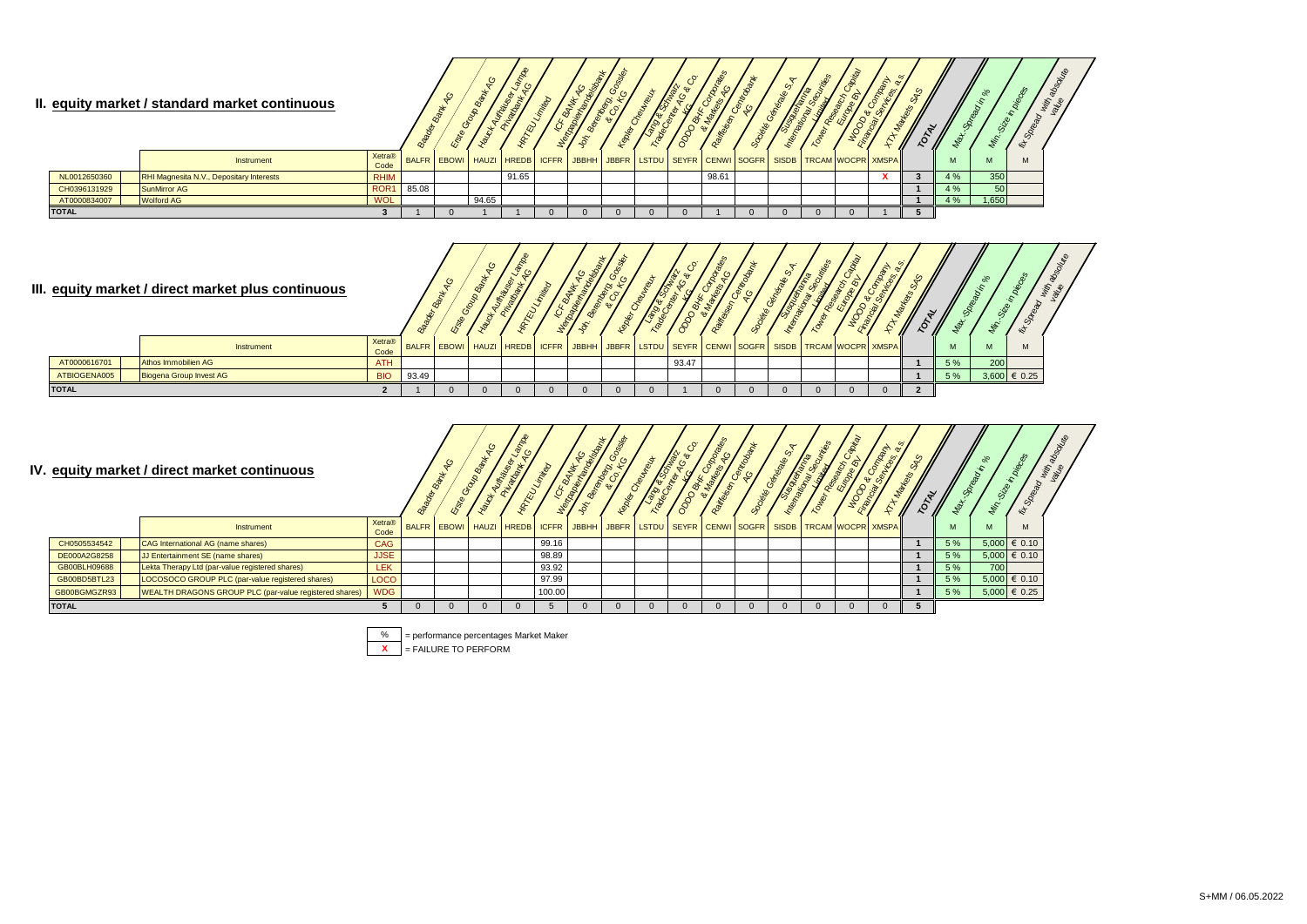# **Liquidity Providers in Auction**

- A trading participant who has assumed the function as a liquidity provider shall be considered to have fulfilled ist obligations if in the course of one calendar month, it meets ≥ 80 % of its quotation obligations (Minimum Size and Maximum Spread) during the daily observation period.
- The daily observation period is the time from the beginning of the call phase of the single intraday auction at 12:30 pm until the end of the single intraday auction on each trading day; for the calculation of the daily degree of performance (in %) by all means the fulfilment of the quotation obligation at the time of the price determination is required.

For further information please contact Wiener Börse AG (Market Operations):

- Doris Ettenauer doris.ettenauer@wienerborse.at
- Margit Scozzari margit scozzari@wienerborse.at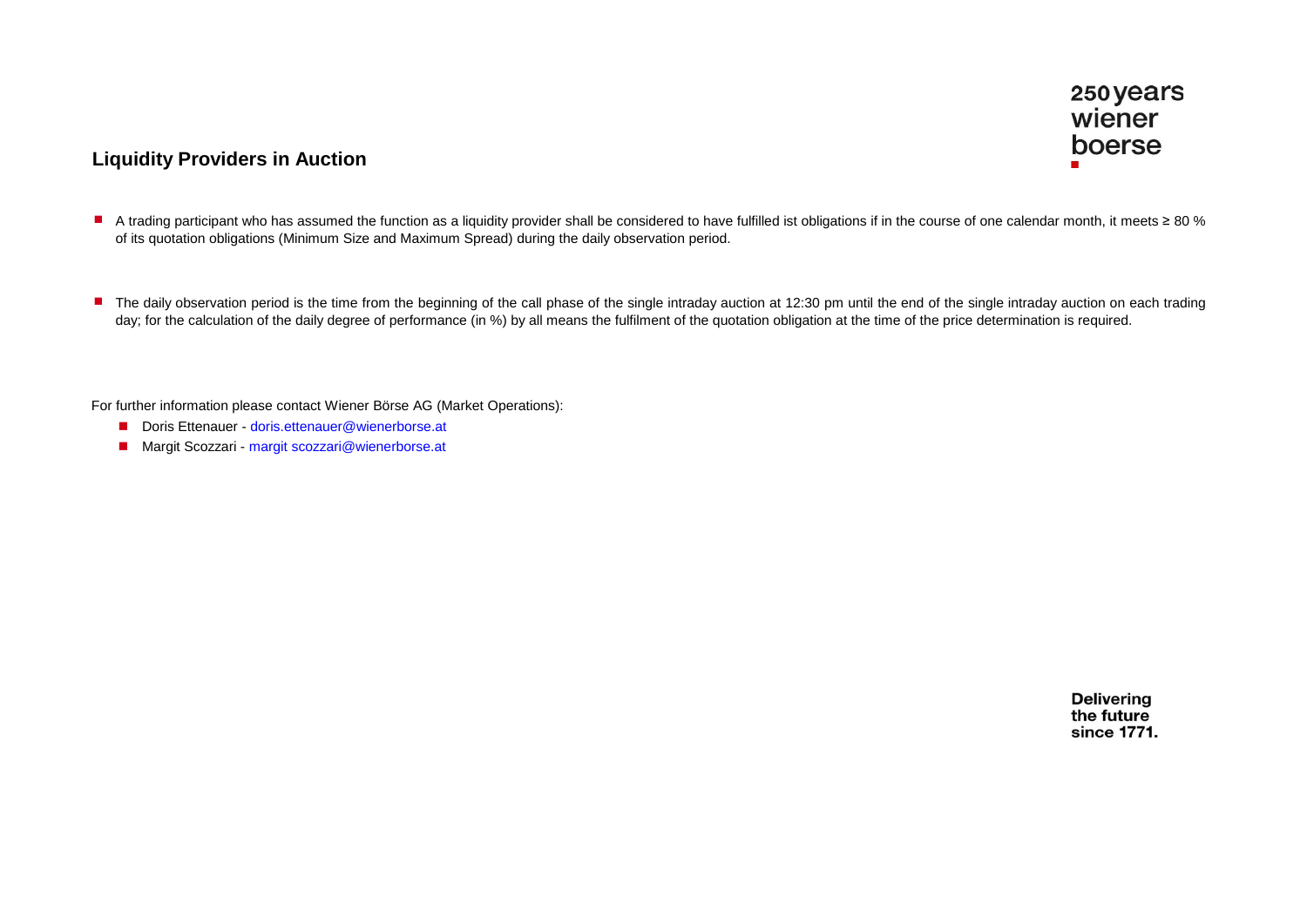### **Liquidity Provider Performance Percentages in Securities Trading for April 2022**

Trading System XETRA® T7 / Auction with Liquidity Providers

|              |              |                                  |                       | <b>Bank für</b> | ank lir Travel<br><b>TRING AMERICAN</b> | Lampe Primering<br>TOTALS ARTISTS | No Roadon Roadon<br>Oesteam Ado | <b>CALLES AND RESERVE</b> |   | Max Soread<br><b>PAY AND</b> | $\sqrt{6}$ | Mr. Sc. Malega<br><b>Fr.Spread</b><br>absorting With |  |
|--------------|--------------|----------------------------------|-----------------------|-----------------|-----------------------------------------|-----------------------------------|---------------------------------|---------------------------|---|------------------------------|------------|------------------------------------------------------|--|
| Instr.-Grp   | <b>ISIN</b>  | Instrument                       | <b>Xetra®</b><br>Code |                 |                                         | BTVIN HAUZI ICFFR                 |                                 | <b>OBBLI CENWI</b>        |   | B                            | B          | B                                                    |  |
| <b>AOD</b>   | AT0000625504 | Bank für Tirol und Vorarlberg AG | <b>BTS</b>            | 83.87           |                                         |                                   |                                 |                           |   | 5 %                          | 350        |                                                      |  |
| <b>AOD</b>   | AT0000624705 | <b>BKS Bank AG</b>               | <b>BKS</b>            |                 |                                         |                                   |                                 | 94.73                     |   | 5 %                          | 650        |                                                      |  |
| <b>AOD</b>   | AT0000762406 | <b>Frauenthal Holding AG</b>     | <b>FKA</b>            |                 | 100.00                                  |                                   |                                 |                           |   | 5 %                          | 450        |                                                      |  |
| <b>DIMA</b>  | AT0000698253 | <b>Hutter &amp; Schrantz AG</b>  | <b>HUS</b>            |                 | 100.00                                  |                                   |                                 |                           |   | 5 %                          | 700        |                                                      |  |
| <b>DIMA</b>  | AT0000A021K7 | Hutter & Schrantz Stahlbau AG    | <b>HST</b>            |                 | 100.00                                  |                                   |                                 |                           |   | 5 %                          | 450        |                                                      |  |
| <b>AOD</b>   | AT0000625108 | Oberbank AG                      | <b>OBS</b>            |                 |                                         |                                   | 98.22                           |                           |   | 5 %                          | 100        |                                                      |  |
| <b>AOD</b>   | AT0000741301 | <b>Wiener Privatbank SE</b>      | <b>WPB</b>            |                 | 100.00                                  |                                   |                                 |                           |   | 5 %                          | 1,900      |                                                      |  |
| <b>DIPA</b>  | AT0000A25NJ6 | <b>Wolftank-Adisa Holding AG</b> | <b>WOLF</b>           |                 |                                         | 100.00                            |                                 |                           |   | 5 %                          | 550        |                                                      |  |
| <b>TOTAL</b> |              |                                  | 8                     |                 | 4                                       |                                   |                                 |                           | 8 |                              |            |                                                      |  |

 $\frac{\%}{\text{X}}$  = performance percentages Liquidity Provider<br>  $\frac{\text{X}}{\text{X}}$  = FAILURE TO PERFORM **E** FAILURE TO PERFORM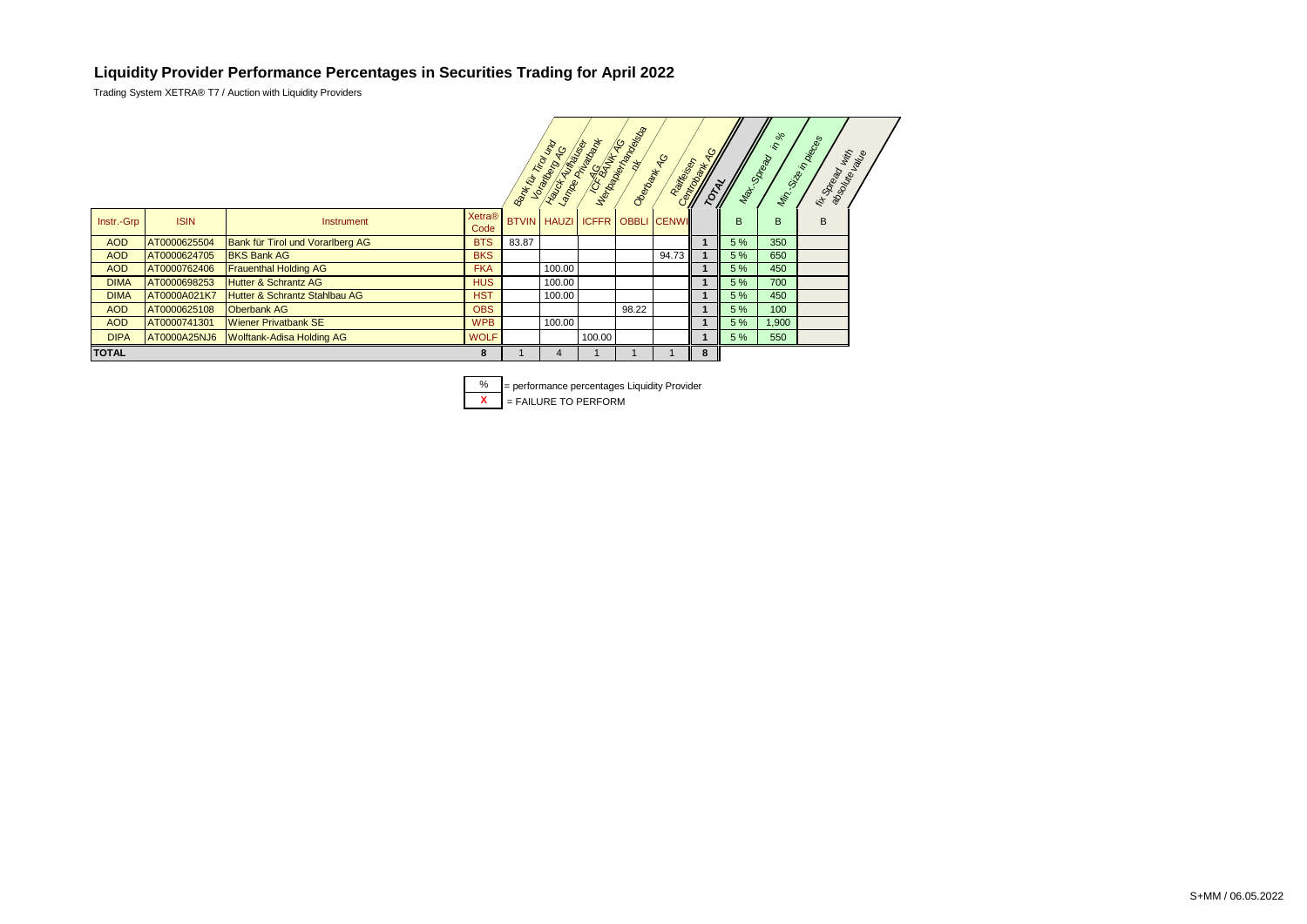# **Market Maker - Exchange Traded Funds**

- A trading participant who has assumed a Market Maker function shall be considered to have fulfilled its obligations if, in the course of one calendar month, it meets ≥ 50 % of its quotation obligations (Minimum Size and Maximum Spread) during the daily observation period or ≥ 25 % of its quotation obligations (Minimum Size and Maximum Spread) during the daily observation period provided that the percentage of the market maker share of the overall turnover (double counting) of the respective instrument is  $\geq 40$  %.
- The daily observation period is the time between 09:00 am and 05:30 pm on each trading day.
- If a Market Maker fails to fulfil the obligation within an observation month, there is a reverse of amounts booked for transactions concluded in the relevant month on the basis of principal fees.
- In the case of Exceptional Market Conditions (EMC) pursuant to Art. a to e Delegated Regulation (EU) 2017/578 the obligation to provide liquidity is cancelled to trading participants committed as market maker. The beginning and end of EMC are announced by the exchange operating company through the trading system (Newsboard).

For further information please contact Wiener Börse AG (Market Operations):

- Doris Ettenauer doris.ettenauer@wienerborse.at
- Margit Scozzari margit scozzari@wienerborse.at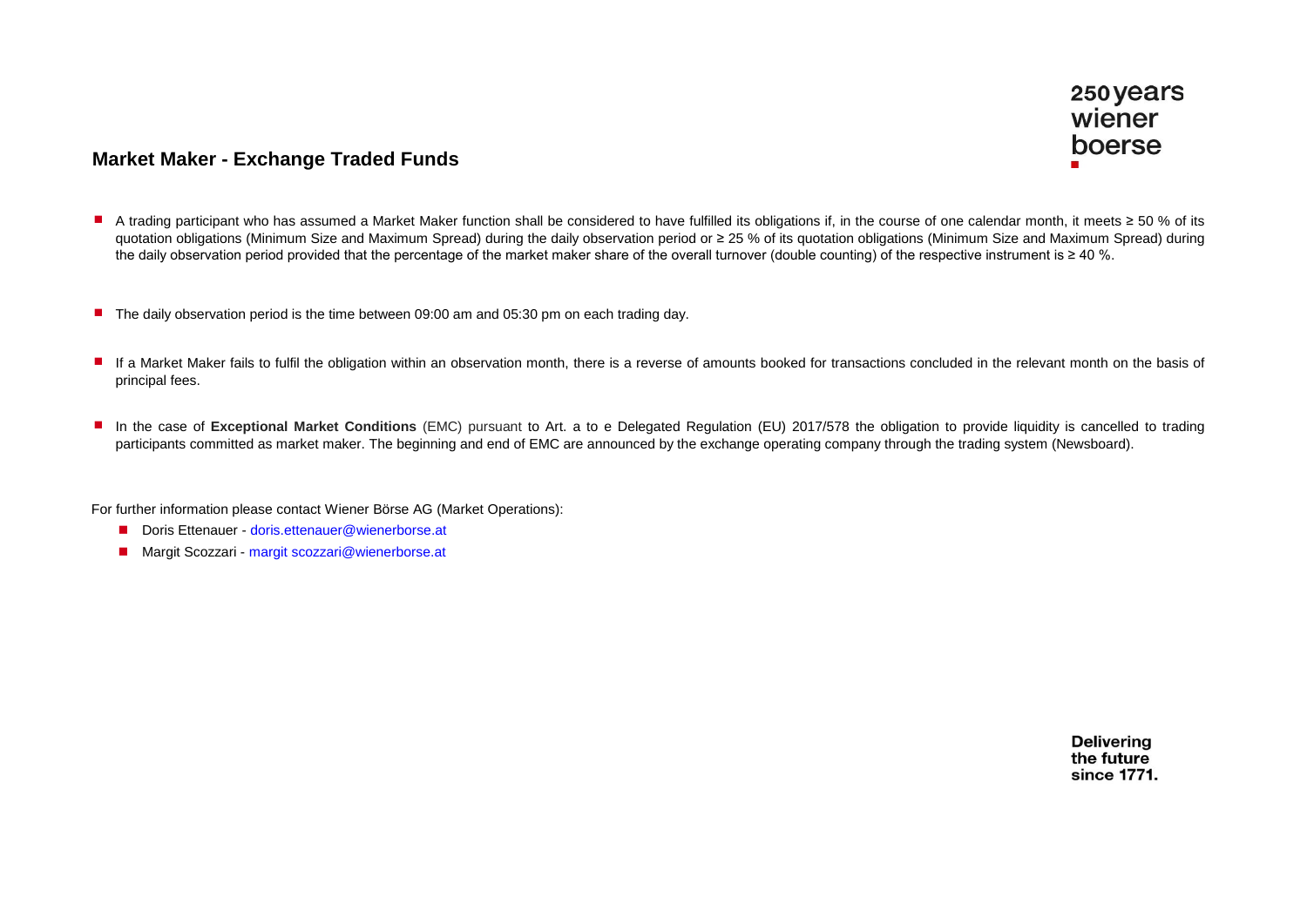# **Fulfillment of Market Maker Obligations for April 2022**

# *exchange traded funds*

## *Trading System XETRA® T7 / Continuous Trading*

# *Market Maker (MM): Lang & Schwarz TradeCenter AG & Co. KG (LSTDU)*

| <b>ISIN</b>  | exchange traded funds              | <b>LSTDU</b> |
|--------------|------------------------------------|--------------|
| DE0002635273 | iShares DivDAX UC ETF (DE)         | yes          |
| DE0002635281 | iSharesESTOXXSelDiv30UCETF(DE)     | yes          |
| DE0002635299 | iShares ESTSelDiv30 UC ETF(DE)     | yes          |
| DE0002635307 | iSharesSTOXXEuro600UC ETF(DE)      | yes          |
| DE0005933923 | iShares MDAX UCITS ETF DE          | yes          |
| DE0005933931 | iShares CoreDAX UC ETF (DE)        | yes          |
| DE0005933956 | iShares ESTOXX 50 UC ETF (DE)      | yes          |
| DE0005933964 | iShares SLI UCITS ETF (DE)         | yes          |
| DE0005933972 | <b>iShares TECDAX UCITS ETF DE</b> | yes          |
| DE0006289309 | iShares EurBank30-15 UCITS ETF     | yes          |
| DE0006289382 | iShares GlobTitans50 UCITS ETF     | yes          |
| DE0006289390 | iShares DJIA UCITS ETF DE          | yes          |
| DE000A0D8Q07 | iSharesEURO STOXX UCITS ETF DE     | yes          |
| DE000A0D8Q23 | iShares ATX UC ETF (DE)            | yes          |
| DE000A0F5UF5 | iSharesNASDAQ-100 UCITS ETF DE     | yes          |
| DE000A0F5UG3 | iShares EurSustainab UCITS ETF     | yes          |
| DE000A0F5UH1 | iShares GlobSelDivid UCITS ETF     | yes          |
| DE000A0F5UJ7 | iShares Eur Banks UCITS ETF        | yes          |
| DE000A0F5UK5 | iShares EurBasicRes UCITS ETF      | yes          |
| DE000A0H0728 | iShares DivCommodity UCITS ETF     | yes          |
| DE000A0H08E0 | iShares Eur Chem UCITS ETF         | yes          |
| DE000A0H08F7 | iSharesEurConstrMat UCITS ETF      | yes          |
| DE000A0H08H3 | iShares Eur FoodBev UCITS ETF      | yes          |
| DE000A0H08J9 | iShares EurIndGdsSrv UCITSETF      | yes          |
| DE000A0H08K7 | iShares Eur Insur UCITS ETF        | yes          |
| DE000A0H08M3 | iShares Eur Oil Gas UCITS ETF      | yes          |
| DE000A0H08N1 | iSharesEurPrsHhdGds UCITS ETF      | yes          |
| DE000A0H08R2 | iShares Eur Telecom UCITS ETF      | yes          |
| DE000A0H08S0 | iShares EurTravLsre UCITS ETF      | yes          |
| DE000A0Q4R02 | iShares Eur Utilit UCITS ETF       | yes          |
| DE000A0Q4R28 | iShares EurAutoParts UCITS ETF     | yes          |
| DE000A0Q4R36 | iShares Eur HealthC UCITS ETF      | yes          |
| DE000A0Q4R44 | iShares Eur RealEst UCITS ETF      | yes          |
| DE000ETFL011 | Deka DAX UCITS ETF                 | yes          |
| DE000ETFL029 | Deka EURO STOXX 50 UCITS ETF       | yes          |
| DE000ETFL037 | DekaEurStrGrowth20 UCITS ETF       | yes          |
| DE000ETFL060 | <b>Deka DAX UCITS ETF</b>          | yes          |
| DE000ETFL441 | Deka MDAX UCITS ETF                | yes          |
| DE000ETFL508 | Deka MSCI World UCITS ETF          | yes          |
| DE000ETFL573 | Deka USClimateChange UCITS ETF     | yes          |
| DE000ETFL581 | Deka WrldClimateChng UCITS ETF     | yes          |
| FR0007054358 | MUF LYXOR ETF EURO STOXX 50        | yes          |
| FR0007056841 | LYXOR ETF DJIA                     | yes          |
| FR0010315770 | Lyxor MSCI World UCITS ETF         | yes          |
| FR0010361683 | Lyxor MSCI India UCITS ETF         | yes          |
| FR0010524777 | Lyxor New Energy UCITS ETF         | yes          |
| FR0010527275 | Lyxor World Water UCITS ETF        | yes          |
| FR0013284304 | Amundi EuropeMultiFacUCITS ETF     | yes          |
| IE0005042456 | iShares CORE FTSE 100 UCITS ET     | yes          |
| IE0008470928 | iShares STOXX EUROPE 50 U.ETF      | yes          |
| IE0008471009 | iShares EURO STOXX 50 U.ETF        | yes          |
| IE0031442068 | iShares S&P 500 UCITS ETF          | yes          |
|              |                                    |              |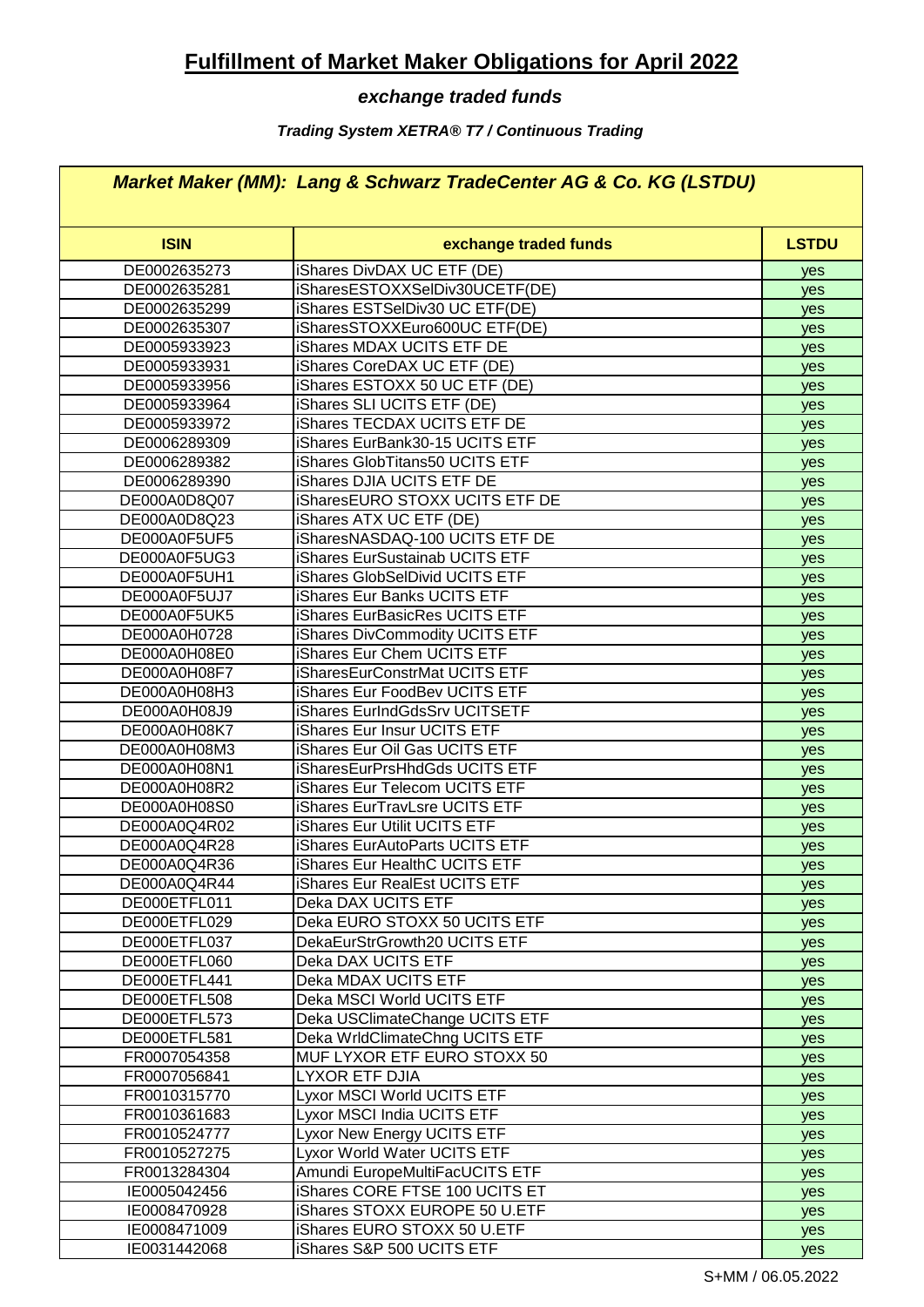| <b>ISIN</b>  | exchange traded funds                     | <b>LSTDU</b> |
|--------------|-------------------------------------------|--------------|
| IE00B1YZSC51 | iShares MSCI Europe UCITS ETF             | yes          |
| IE00B3CNHJ55 | L&G Russell 2000 SmC UCITS ETF            | yes          |
| IE00B3ZW0K18 | iSharesS&P500 EUR HedgedUCITS             | yes          |
| IE00B4M7GH52 | iShares MSCI Poland UCITS ETF             | yes          |
| IE00B53L3W79 | iSharesCoreESTOXX 50 UCITS ETF            | yes          |
| IE00B53L4X51 | iShares FTSE MIB UCITS ETF EUR            | yes          |
| IE00B5BMR087 | iShares Core S&P 500 UCITS ETF            | yes          |
| IE00B5M1WJ87 | SPDR S&P EurDivAristoUCITS ETF            | yes          |
| IE00B5NDLN01 | <b>INVESCO RDX UCITS ETF</b>              | Susp.        |
| IE00B5V87390 | iSharesMSCIRussADR/GDR U ETF              | Susp.        |
| IE00B6YX5D40 | SPDR S&P US DivAristoUCITS ETF            | yes          |
| IE00BF0M2Z96 | <b>L&amp;G Battery ValChain UCITS ETF</b> | yes          |
| IE00BG5J1M21 | <b>HANetf MedicCannabis UCITS ETF</b>     | yes          |
| IE00BJ0KDR00 | Xtrackers MSCI USA UC ETF 1C              | yes          |
| IE00BMW3QX54 | L+G ROBOTICS AUTOM UCITS ETF              | yes          |
| IE00BNC1F287 | <b>HANetf iClima Decarb UCITS ETF</b>     | yes          |
| IE00BYPLS672 | L+G CYBER SECURITY UCITS ETF              | yes          |
| LU0252633754 | Lyxor DAX (DR) UCITS ETF                  | yes          |
| LU0274208692 | <b>Xtrackers MSCI World UCITS ETF</b>     | yes          |
| LU0274209237 | Xtrackers MSCI EUR UC ETF 1C              | yes          |
| LU0274209740 | Xtrackers MSCI Japan UCITS ETF            | yes          |
| LU0274211217 | Xtrackers ESTOXX50 UC ETF 1D              | yes          |
| LU0274211480 | Xtrackers DAX UC ETF 1C                   | yes          |
| LU0274212538 | Xtrackers FTSE MIB UC ETF 1D              | yes          |
| LU0274221281 | Xtrackers Swiss UC ETF 1D                 | yes          |
| LU0290355717 | Xtrackers EurGovBond UCITS ETF            | yes          |
| LU0290358224 | Xtrackers Eur InfILB UCITS ETF            | yes          |
| LU0290358497 | Xtrackers EONIA UCITS ETF                 | yes          |
| LU0292097234 | Xtrackers FTSE 100 UC ETF 1D              | yes          |
| LU0292100046 | Xtrackers MSCI Korea UCITS ETF            | yes          |
| LU0292106241 | Xtrackers ShDAXDaily UC ETF 1C            | yes          |
| LU0292107645 | Xtrackers MSCI EmerM UCITS ETF            | yes          |
| LU0292107991 | XtrackersMSCI EMAsia UCITS ETF            | yes          |
| LU0292108619 | XtrackersMSCI EMLatAmUCITS ETF            | yes          |
| LU0292109187 | Xtrackers MSCITaiwan UCITS ETF            | yes          |
| LU0292109344 | Xtrackers MSCIBrazil UCITS ETF            | yes          |
| LU0321462953 | Xtrackers UsdEM Bond UCITS ETF            | yes          |
| LU0322250712 | <b>Xtrackers PrivEquity UCITS ETF</b>     | yes          |
| LU0322250985 | Xtrackers CAC 40 UC ETF 1D                | yes          |
| LU0322252338 | Xtrackers MSCIPacExJpnUCITSETF            | yes          |
| LU0322253229 | Xtrackers SP GlbInfr UCITS ETF            | yes          |
| LU0322253906 | Xtrackers EurSmallCapUCITS ETF            | yes          |
| LU0328474803 | Xtrackers SP ASX 200 UCITS ETF            | yes          |
| LU0328475792 | Xtrackers StxxEUR600 UC ETF 1C            | yes          |
| LU0378438732 | Lyxor ETF DAX TR UCITS ETF                | yes          |
| LU0378818131 | Xtrackers GlbGovBond UCITS ETF            | yes          |
| LU0380865021 | Xtrackers ESTOXX50 UC ETF 1C              | yes          |
| LU0392494562 | Lyxor MSCI World UCITS ETF                | yes          |
| LU0392496005 | Lyxor S&PSmallCap UCITS ETF               | yes          |
| LU0392496427 | Lyxor DJ SwitzTitans30 UCETF              | yes          |
| LU0397221945 | <b>Xtrackers Portfolio UCITS ETF</b>      | yes          |
| LU0411075020 | Xtrackers ShortDAXx2 UCITS ETF            | yes          |
| LU0411075376 | Xtrackers LevDAX UCITS ETF                | yes          |
| LU0476289540 | Xtrackers MSCICanada UCITS ETF            | yes          |
| LU0476289623 | Xtrackers Indonesia UCITS ETF             | yes          |
| LU0478205379 | Xtrackers EurCrpBon UCITS ETF             | yes          |
| LU0484968812 | XtrackersESGEURCrpBd UCITS ETF            | yes          |
| LU0486851024 | Xtrackers EuropeValueUCITS ETF            | yes          |
| LU0488317701 | Lyxor ArcaGoldBugsUCITS ETF               | yes          |
| LU0489337690 | <b>XtrackersDevEurRealEstUCITSETF</b>     | yes          |
| LU0490618542 | Xtrackers S&P 500 UC ETF 1C               | yes          |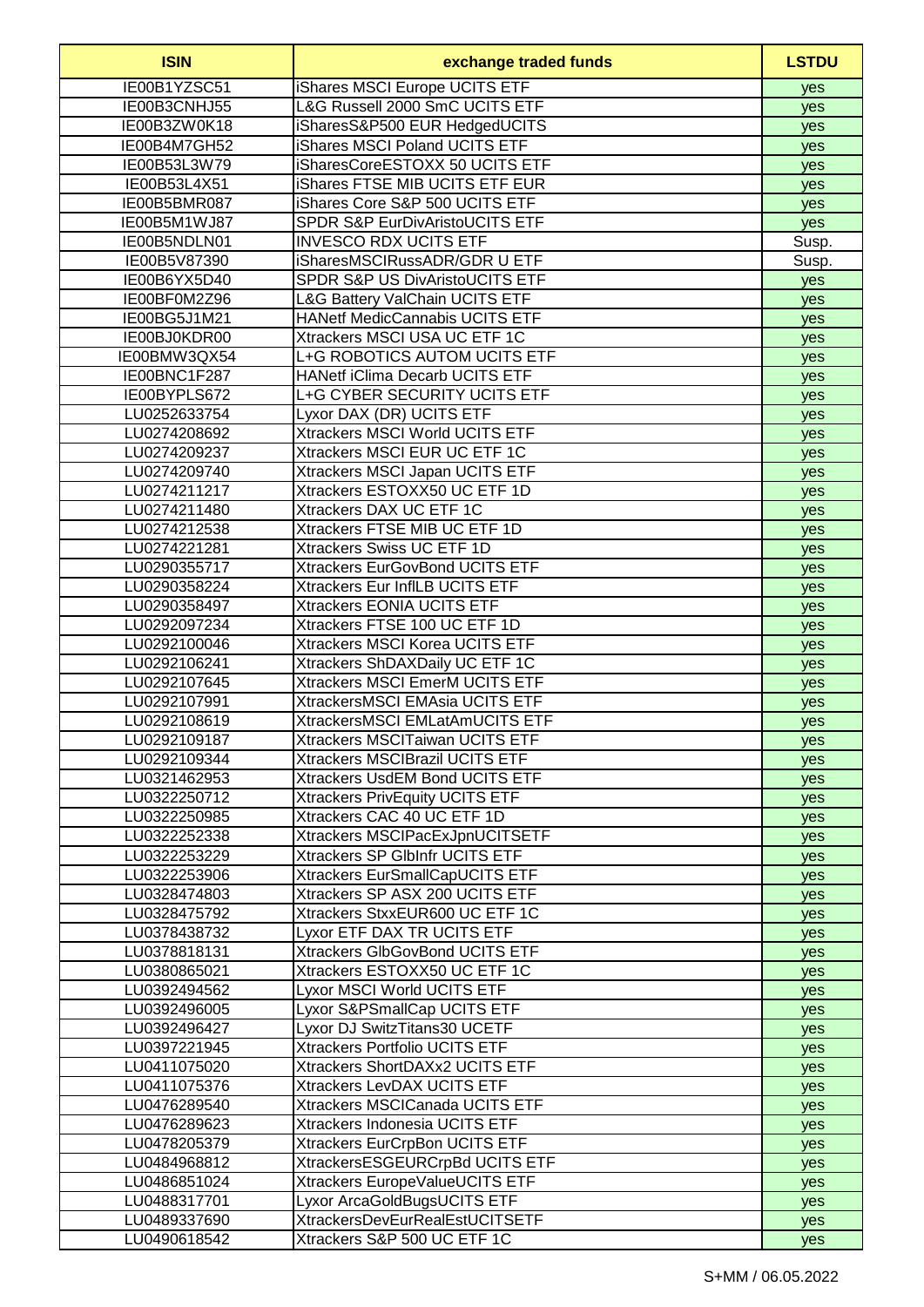| <b>ISIN</b>  | exchange traded funds                 | <b>LSTDU</b> |
|--------------|---------------------------------------|--------------|
| LU0496786574 | Lyxor S&P 500 UCITS ETF               | <b>ves</b>   |
| LU0514695690 | Xtrackers MSCI China UCITS ETF        | <b>ves</b>   |
| LU0533033667 | Lyxor World IT UCITS ETF              | yes          |
| LU0599612842 | Ossiam Europe MinVar UCITS ETF        | yes          |
| LU0603942888 | Lyxor ETF SDAX TR UCITS ETF           | <b>ves</b>   |
| LU0643975591 | Xtrackers EurGovtBnd UCITS ETF        | <b>ves</b>   |
| LU0659579063 | Xtrackers ATX UC ETF 1C               | yes          |
| LU0677077884 | Xtrackers USD EMBond UCITS ETF        | yes          |
| LU0779800910 | Xtrackers CSI300Swap UCITS ETF        | yes          |
| LU0832435464 | Lyxor S&P 500 VIX UCITS ETF           | no.          |
| LU0838782315 | Xtrackers DAX Income UCITS ETF        | <b>ves</b>   |
| LU0839027447 | Xtrackers Nikkei 225 UCITS ETF        | <b>ves</b>   |
| LU0846194776 | Xtrackers MSCI EMU UC ETF 1D          | <b>ves</b>   |
| LU0875160326 | Xtrackers HarvCSI300 UCITS ETF        | yes          |
| LU0908500753 | Lyxor STOXXEurope600 UCITS ETF        | <b>ves</b>   |
| LU0908501488 | Lyxor EURO STOXX 50 UCITS ETF         | <b>ves</b>   |
| LU0908508814 | <b>Xtrackers GlobInfILB UCITS ETF</b> | <b>ves</b>   |
| LU0942970103 | Xtrackers GlobAggBondUCITS ETF        | <b>ves</b>   |
| LU1079841273 | Ossiam CAPE US Value UCITS ETF        | yes          |
| LU1109942653 | XtrackersEurHyCrpBon UCITS ETF        | yes          |
| LU1287022708 | Lyxor Pan Africa UCITS ETF            | <b>ves</b>   |
| LU1900066462 | MULLyx MSCI EUR ExRusUCITS ETF        | <b>ves</b>   |
| NL0009690239 | VanEck GlbRealEstate UCITS ETF        | yes          |
|              | <b>TOTAL</b>                          | 136          |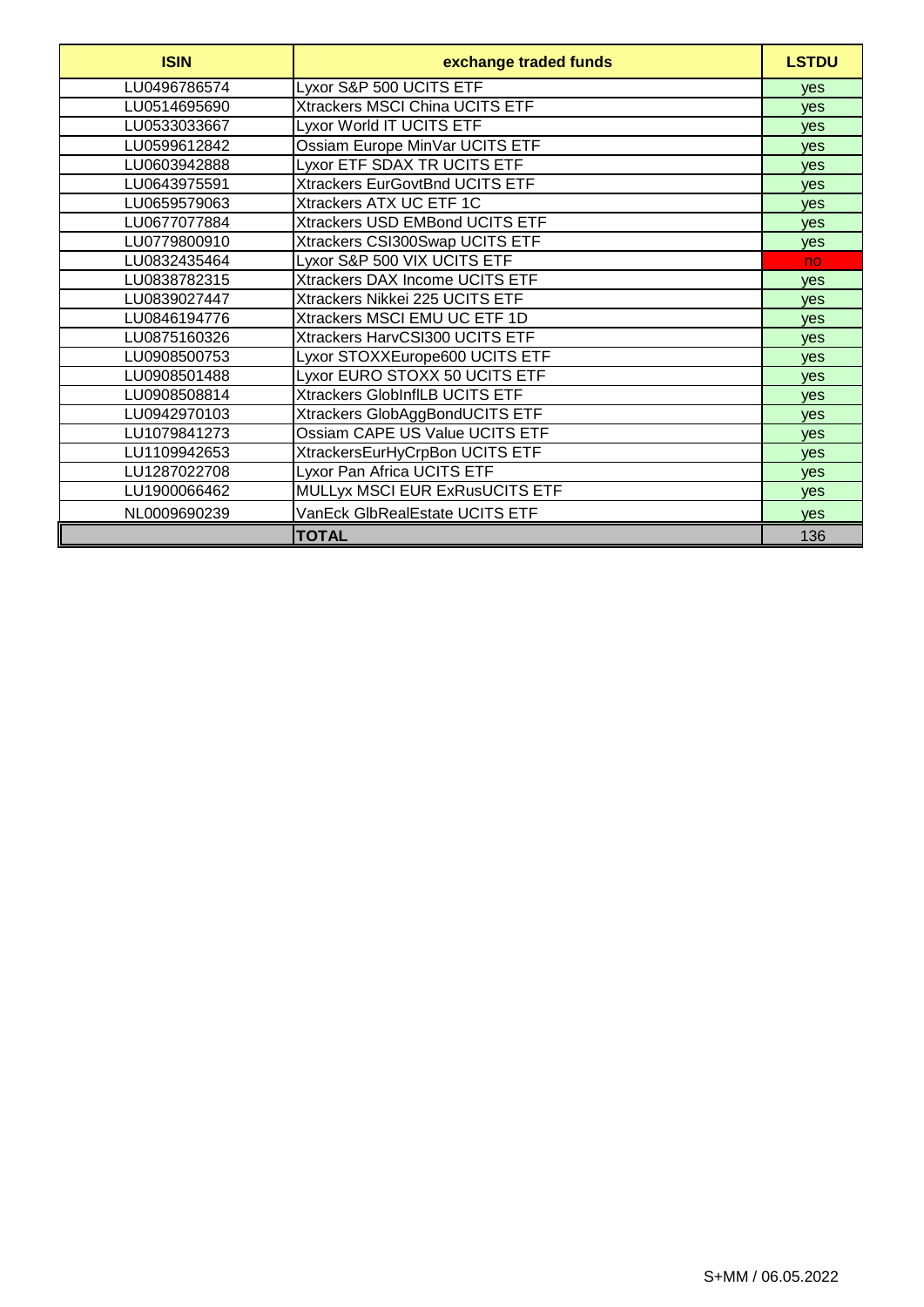## **Market Maker - Bonds**

- A trading participant who has assumed a Market Maker function shall be considered to have fulfilled its obligations if, in the course of one calendar month, it meets ≥ 80 % of its quotation obligations (Minimum Size and Maximum Spread) during the daily observation period.
- The daily observation period is the time between 09:00 am and 05:30 pm on each trading day.
- If a Market Maker fails to fulfil the obligation within an observation month, there is a reverse of amounts booked for transactions concluded in the relevant month on the basis of principal fees.
- n In the case of **Exceptional Market Conditions** (EMC) pursuant to Art. a to e Delegated Regulation (EU) 2017/578 the obligation to provide liquidity is cancelled to trading participants committed as market maker. The beginning and end of EMC are announced by the exchange operating company through the trading system (Newsboard).

For further information please contact Wiener Börse AG (Market Operations):

- Doris Ettenauer doris.ettenauer@wienerborse.at
- Margit Scozzari margit scozzari@wienerborse.at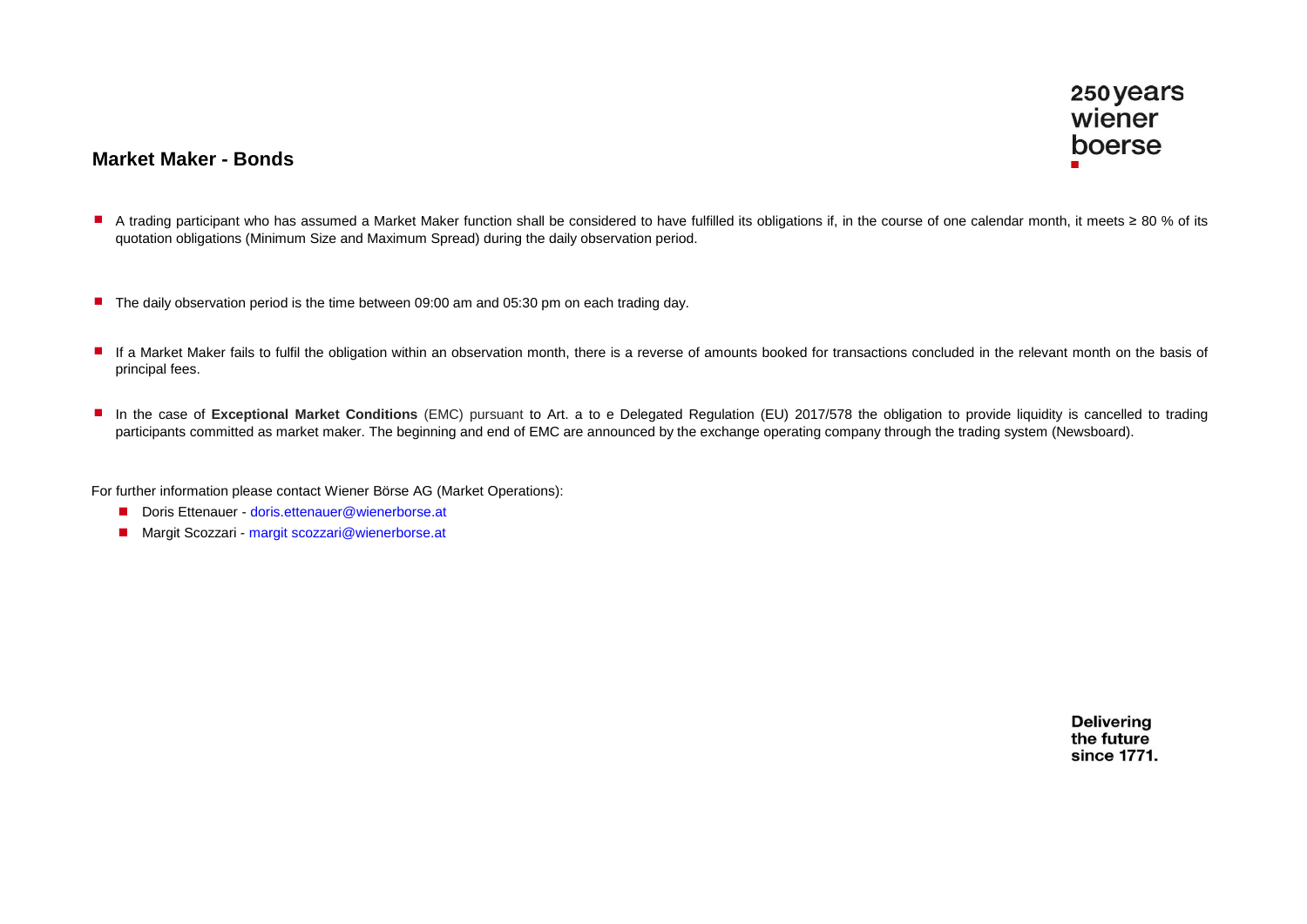# **Fulfillment of Market Maker Obligations for April 2022**

# *bond market*

## *Trading System XETRA® T7 / Continuous Trading*

# *Market Maker (MM): Raiffeisen Bank International AG (RAZWI)*

| <b>ISIN</b>  | bond market                     | <b>RAZWI</b> |
|--------------|---------------------------------|--------------|
| AT0000A1JVU3 | CA Immo 2,75 % Anleihe 16-23    | no           |
| AT0000A1LHT0 | 1,625% Novomatic-Anl.16-23/S.1  | no           |
| AT0000A1TBC2 | CA Immo 1,875% Anleihe 17-24    | no           |
| AT0000A1XBU6 | UBM 3,25% Anleihe 17-22         | no           |
| AT0000A1Y3P7 | 1,375% voestalpine-Anl.17-24/S1 | no           |
| AT0000A208R5 | Egger Holzwerkst. Hybridanl 18  | no           |
| AT0000A20F93 | Wienerberger 2% Bonds 18-24     | no           |
| AT0000A22H40 | CA Immo 1,875% Bonds 18-26      | yes          |
| AT0000A23ST9 | UBM DEV. 3,125% Anleihe 18-23   | no           |
| AT0000A24UY3 | Borealis 1,75 % Notes 18-25     | no           |
| AT0000A27LQ1 | voestalpine 1,75% Anl.19-26/S1  | no           |
| AT0000A285H4 | S IMMO 1,875% Anl.19-26/S1/19   | no           |
| AT0000A2AX04 | UBM 2,75% Anleihe 2019-2025     | no           |
| AT0000A2GLA0 | Wienerberger 2,75% Bonds 20-25  | no           |
| AT0000A2JSQ5 | Pierer Industrie 2,5%Anl.20-28  | no           |
| AT0000A2QS11 | UBM 3,125% Sustain-Li-Bd.21-26  | no           |
| XS0834367863 | OMV 2,625% Anl. 12-22/S.5       | no           |
| XS0834371469 | OMV 3,5% Anl. 12-27/S.6         | no           |
| XS1140300663 | VERBUND 1,50 % Notes 14-24      | no           |
| XS1294343337 | OMVPerp.Subord.Fix N.2015 NC10  | no           |
| XS1405762805 | Telek.Fin.1,5% Anl. 16-26       | no           |
| XS1713462403 | OMVPerp.Subord.FixReset N.2018  | no           |
| XS1721410725 | AT&S Unda.Res.Fixed.Subo.Notes  | no           |
| XS1734689620 | OMV 1% Fi.Rate Notes 17-26/S.9  | no           |
| XS1785474294 | <b>UBM Hybridanleihe 2018</b>   | no           |
| XS1917590876 | OMV 0.750% Anleihe 18-23/S10    | no           |
| XS1917590959 | OMV AG 1.875% Notes 18-28/S11   | no           |
| XS2022093434 | OMV 6y Notes 19-25              | no           |
| XS2022093517 | OMV 15y Notes 19-34             | no           |
| XS2099128055 | CA Immo 0,875% Anleihe 20-27    | no           |
| XS2154347293 | OMV 1,5% Anleihe 20-24/S.15     | no           |
| XS2154347707 | OMV 2% Anleihe 20-28/S.16       | no           |
| XS2154348424 | OMV 2,375% Anleihe 20-32/S.17   | no           |
| XS2189613982 | OMV 0,75% Anleihe 20-30/S.19    | no           |
| XS2189614014 | OMV 0% Anleihe 20-23/S.18       | no           |
| XS2224439385 | OMV Perp.Sub.FixtoRes N.20 NC6  | no           |
| XS2224439971 | OMV Perp.Sub.FixtoRes N.20 NC9  | no           |
| XS2243564478 | IMMOFINANZ 2,5% Notes 20-27     | no           |
| XS2248827771 | CA Immo 1% Green Bonds 20-25    | yes          |
| XS2320746394 | VERBUND 0,9%Green+Sust.N.21-41  | yes          |
| XS2355161956 | <b>UBM Hybridanleihe 2021</b>   | no           |
| XS2432941693 | AT&S Unda.Res.Fixed.Subo.Notes  | no           |
|              | <b>TOTAL</b>                    | 42           |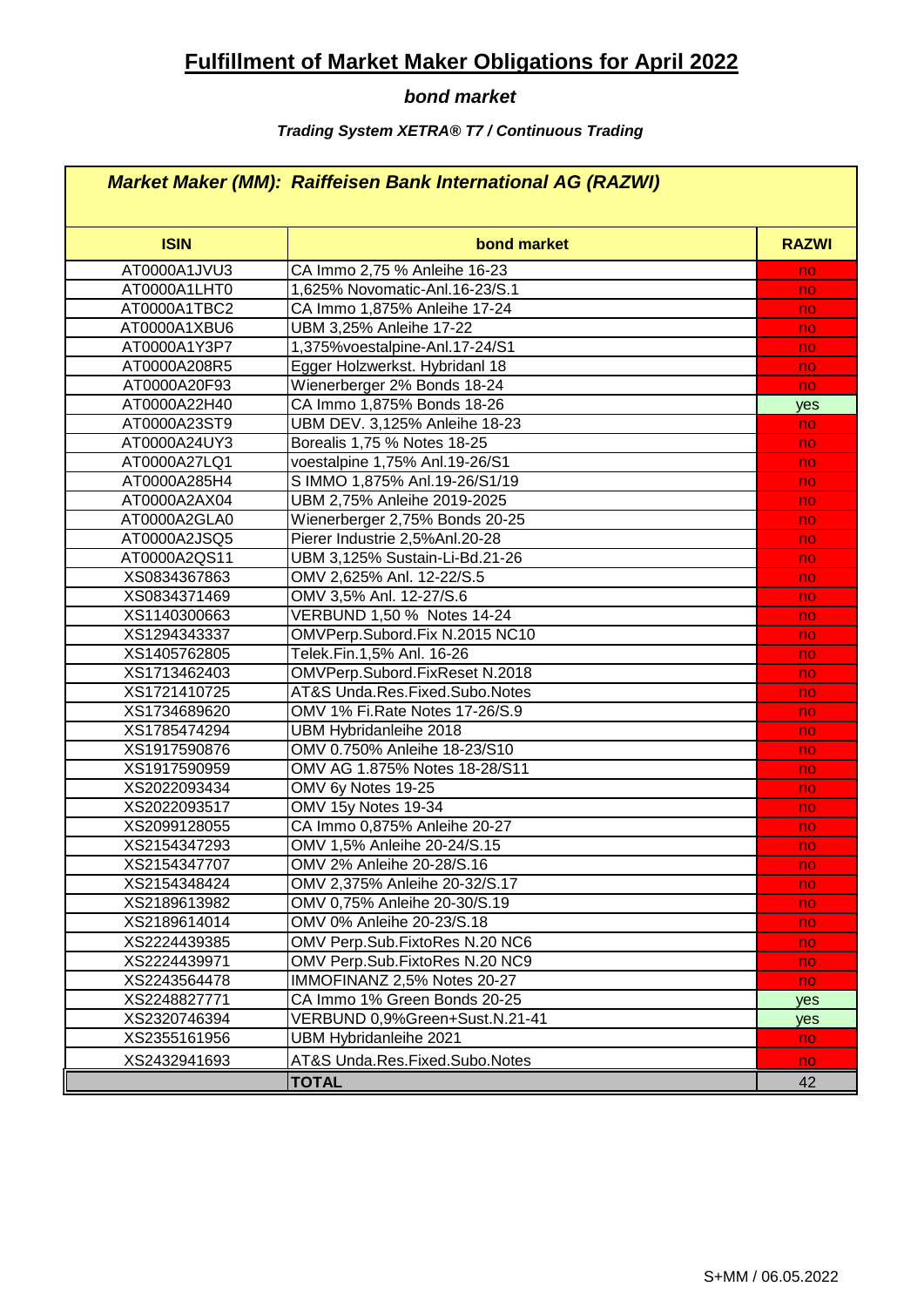# **Market Maker - Global Market**

- n A trading participant who has assumed a Market Maker function shall be considered to have fulfilled its obligations if, in the course of one calendar month, it meets  $\geq 50$  % of its quotation obligations (Minimum Size and Maximum Spread) during the daily observation period or ≥ 25 % of its quotation obligations (Minimum Size and Maximum Spread) during the daily observation period provided that the percentage of the market maker share of the overall turnover (double counting) of the respective instrument is  $\geq 40$ %.
- **The daily observation period is the time between 09:00 am and 05:30 pm on each trading day.**
- When the ATX changes +/-3% (versus the closing price of the ATX on the preceding day) the fast market rule is triggered for Market Maker in the market segment global market, the applicable quotation requirements are cancelled by Wiener Börse AG and any failures to meet the requirements on the trading day concerned are not considered.
- n In the case of **Exceptional Market Conditions** (EMC) pursuant to Art. a to e Delegated Regulation (EU) 2017/578 the obligation to provide liquidity is cancelled to trading participants committed as market maker. The beginning and end of EMC are announced by the exchange operating company through the trading system (Newsboard).
- If a Market Maker fails to fulfil the obligation within an observation month, there is a reverse of amounts booked for transactions concluded in the relevant month on the basis of principal fees.

For further information please contact Wiener Börse AG (Market Operations):

- Doris Ettenauer doris.ettenauer@wienerborse.at
- Margit Scozzari margit scozzari@wienerborse.at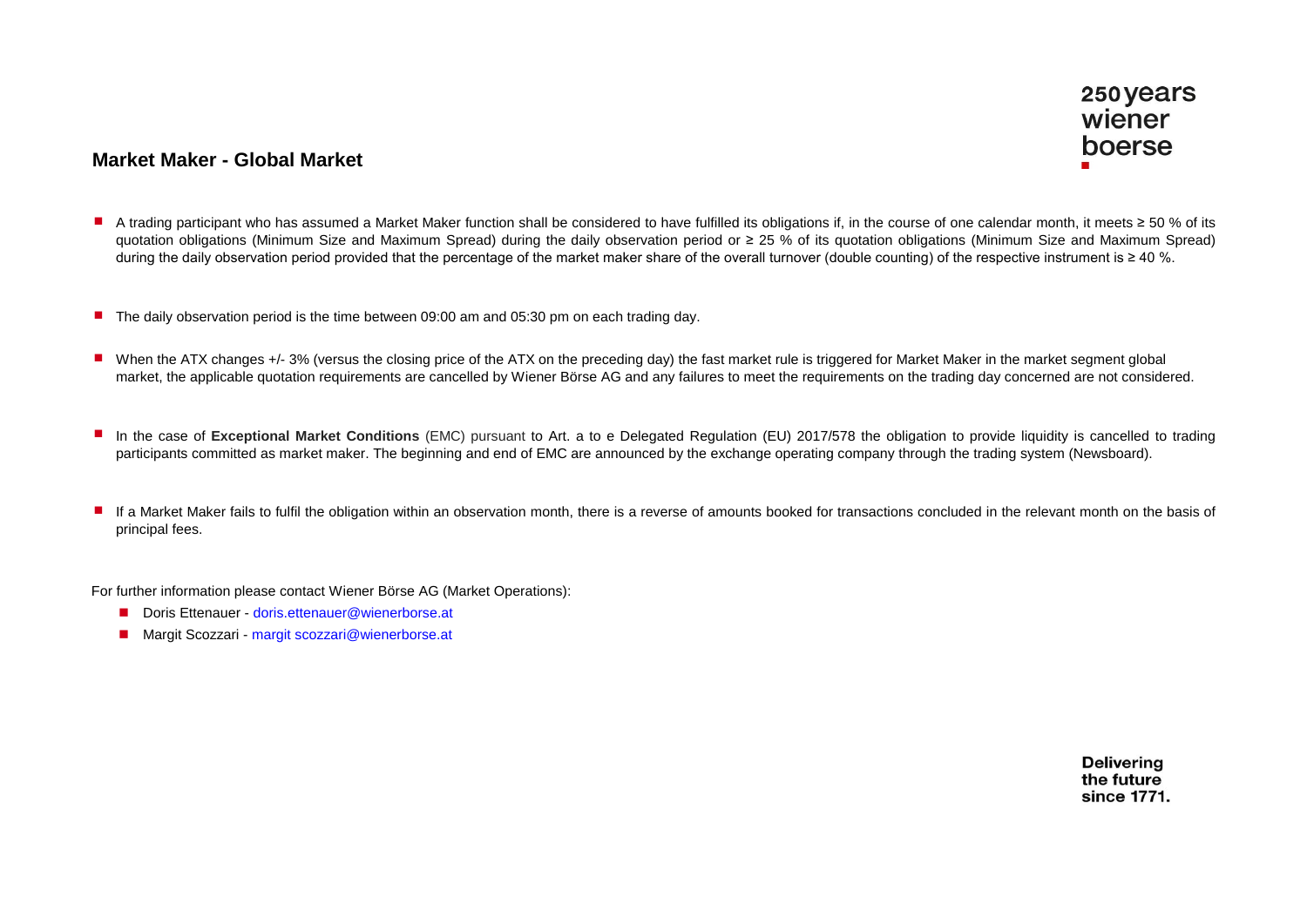# **Fulfillment of Market Maker Obligations for April 2022**

### *global market*

*Trading System XETRA® T7 / Continuous Trading*

|                              | <b>Market Maker (MM): Baader Bank AG (BALFR)</b>  |              |              |              |
|------------------------------|---------------------------------------------------|--------------|--------------|--------------|
|                              | <b>HRTEU Limited (HREDB)</b>                      |              |              |              |
|                              | Lang & Schwarz TradeCenter AG & Co. KG (LSTDU)    |              |              |              |
| <b>ISIN</b>                  | global market                                     | <b>BALFR</b> | <b>HREDB</b> | <b>LSTDU</b> |
| AT0000A0E9W5                 | S&T AG                                            | yes          |              | yes          |
| AT0000A18XM4                 | AMS OSRAM AG                                      |              |              | yes          |
| BE0003470755                 | <b>SOLVAY SA</b>                                  |              |              | yes          |
| BE0003565737                 | <b>KBC GROEP</b>                                  |              |              | yes          |
| BE0003593044                 | <b>COFINIMMO</b>                                  |              |              | yes          |
| BE0003717312                 | <b>SOFINA</b><br><b>UCB</b>                       |              |              | yes          |
| BE0003739530<br>BE0003764785 | <b>ACKERMANS VAN HAAREN</b>                       |              |              | yes          |
| BE0003797140                 | <b>GBL</b>                                        |              |              | yes<br>yes   |
| BE0003810273                 | <b>PROXIMUS</b>                                   |              |              | yes          |
| BE0003818359                 | <b>GALAPAGOS NV</b>                               |              |              | yes          |
| BE0003822393                 | <b>ELIA GROUP SA</b>                              |              |              | yes          |
| BE0003826436                 | <b>TELENET GROUP</b>                              |              |              | yes          |
| BE0974256852                 | <b>COLRUYT</b>                                    |              |              | yes          |
| BE0974258874                 | <b>BEKAERT</b>                                    |              |              | yes          |
| BE0974264930                 | <b>AGEAS</b>                                      |              |              | yes          |
| BE0974268972                 | <b>BPOST</b>                                      |              |              | yes          |
| BE0974276082<br>BE0974293251 | <b>ONTEX GROUP</b><br>ANHEUSER-BUSCH INBEV        |              |              | yes          |
| BE0974320526                 | <b>UMICORE</b>                                    |              |              | yes<br>yes   |
| BMG667211046                 | NORWEGIAN CRUISE LINE HOLDINGS                    | yes          |              | yes          |
| CNE1000001S0                 | AIR CHINA LTD-H                                   |              |              | yes          |
| CNE1000001T8                 | ALUMINUM CORP OF CHINA LTD-H                      |              |              | yes          |
| CNE1000001Z5                 | <b>BANK OF CHINA LTD</b>                          |              |              | yes          |
| CNE100000296                 | BYD CO LTD-H                                      |              |              | yes          |
| CNE1000002H1                 | CHINA CONSTRUCTION BANK CORP                      |              |              | yes          |
| CNE1000002L3                 | CHINA LIFE INSURANCE CO                           |              |              | yes          |
| CNE100000338                 | <b>GREAT WALL MOTOR COMPANY-H</b>                 |              |              | yes          |
| CNE1000003G1                 | IND & COMM BK OF CHINA-H                          |              |              | yes          |
| CNE1000003W8<br>CNE1000003X6 | PETROCHINA CO LTD<br>PING AN INSURANCE GROUP CO-H |              |              | yes<br>yes   |
| CNE1000004L9                 | <b>WEICHAI POWER CO LTD-H</b>                     |              |              | yes          |
| CNE1000004Y2                 | <b>ZTE CORP-H</b>                                 |              |              | yes          |
| CNE100000Q43                 | <b>AGRICULTURAL BANK OF CHINA-H</b>               |              |              | yes          |
| CNE100001TJ4                 | <b>BAIC MOTOR CORP LTD-H</b>                      |              |              | yes          |
| CNE100002QY7                 | ZHONGAN ONLINE P&C INSURAN-H                      |              |              | yes          |
| DE0005008007                 | ADLER REAL ESTATE AG                              | <b>ves</b>   |              | <b>ves</b>   |
| DE0005089031                 | UNITED INTERNET AG                                | yes          |              | yes          |
| DE0005093108                 | AMADEUS FIRE AG                                   | yes          |              | yes          |
| DE0005103006<br>DE0005140008 | ADVA SE<br><b>DEUTSCHE BANK AG</b>                | yes          |              | yes          |
| DE0005158703                 | <b>BECHTLE AG</b>                                 | yes<br>yes   |              | yes<br>yes   |
| DE0005190003                 | BAY MOTOREN WERKE AG                              | yes          |              | yes          |
| DE0005194062                 | BAYWA AG VINK.NA.                                 | yes          |              | yes          |
| DE0005200000                 | <b>BEIERSDORF AG</b>                              | yes          |              | yes          |
| DE0005227235                 | <b>BIOTEST AG VZ</b>                              | yes          |              | yes          |
| DE0005232805                 | <b>BERTRANDT AG</b>                               | yes          |              | yes          |
| DE0005313704                 | CARL ZEISS MEDITEC AG                             | yes          |              | yes          |
| DE0005403901                 | CEWE STIFTUNG+CO KGAA                             | yes          |              | yes          |
| DE0005408116                 | AAREAL BANK AG                                    | yes          |              | yes          |
| DE0005408884                 | LEONI AG<br><b>CANCOM SE</b>                      | yes          |              | yes          |
| DE0005419105<br>DE0005439004 | CONTINENTAL AG                                    | yes<br>yes   |              | yes<br>yes   |
| DE0005470306                 | <b>CTS EVENTIM KGAA</b>                           | yes          |              | yes          |
| DE0005470405                 | <b>LANXESS AG</b>                                 | yes          |              | yes          |
| DE0005493092                 | <b>BORUSSIA DORTMUND</b>                          | yes          |              | yes          |
| DE0005493365                 | <b>HYPOPORT AG</b>                                | yes          |              | yes          |
| DE0005545503                 | 1&1 AG                                            | yes          |              | yes          |
| DE0005550636                 | <b>DRAEGERWERK AG VZ</b>                          | yes          |              | yes          |
| DE0005552004                 | <b>DEUTSCHE POST AG</b>                           | yes          |              | yes          |
| DE0005557508<br>DE0005565204 | <b>DT.TELEKOM AG</b>                              | yes          |              | yes          |
|                              | <b>DUERR AG</b>                                   | yes          |              | yes          |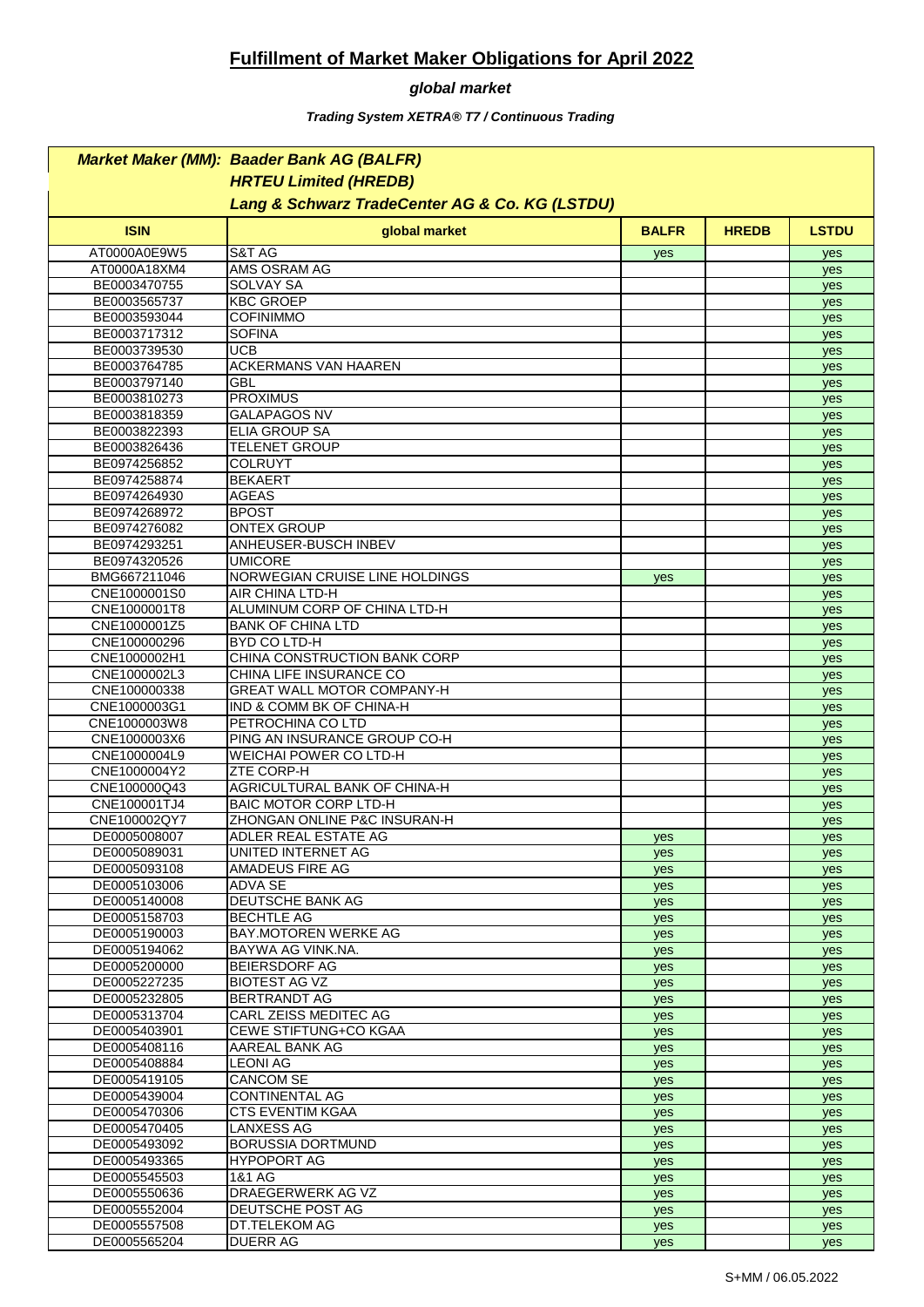| <b>ISIN</b>                  | global market                                      | <b>BALFR</b> | <b>HREDB</b> | <b>LSTDU</b> |
|------------------------------|----------------------------------------------------|--------------|--------------|--------------|
| DE0005664809                 | <b>EVOTEC SE</b>                                   | yes          |              | yes          |
| DE0005772206                 | <b>FIELMANN AG</b>                                 | yes          |              | yes          |
| DE0005773303                 | <b>FRAPORT AG</b>                                  | yes          |              | yes          |
| DE0005785604                 | <b>FRESENIUS SE+CO.KGAA</b>                        | yes          |              | yes          |
| DE0005785802<br>DE0005800601 | FRESEN.MED.CARE KGAA<br><b>GFT TECHNOLOGIES SE</b> | yes          |              | yes          |
| DE0005810055                 | <b>DEUTSCHE BOERSE NA</b>                          | yes<br>yes   |              | yes<br>yes   |
| DE0005878003                 | <b>DMG MORI AG</b>                                 | yes          |              | no           |
| DE0005895403                 | <b>GRAMMER AG</b>                                  | yes          |              | yes          |
| DE0005909006                 | <b>BILFINGER SE</b>                                | yes          |              | yes          |
| DE0006047004                 | <b>HEIDELBERGCEMENT AG</b>                         | yes          |              | yes          |
| DE0006048432                 | HENKEL AG+CO.KGAA VZ                               | yes          |              | yes          |
| DE0006062144                 | <b>COVESTRO AG</b>                                 | yes          |              | yes          |
| DE0006070006                 | <b>HOCHTIEF AG</b>                                 | yes          |              | yes          |
| DE0006083405                 | <b>HORNBACH AG+CO KGAA</b>                         | yes          |              | yes          |
| DE0006095003<br>DE0006200108 | <b>ENCAVIS AG</b><br><b>INDUS HOLDING AG</b>       | yes<br>yes   |              | yes<br>yes   |
| DE0006202005                 | SALZGITTER AG                                      | yes          |              | yes          |
| DE0006219934                 | <b>JUNGHEINRICH AG VZ</b>                          | yes          |              | yes          |
| DE0006231004                 | <b>INFINEON TECH.AG</b>                            | yes          |              | yes          |
| DE0006305006                 | <b>DEUTZ AG</b>                                    | yes          |              | yes          |
| DE0006335003                 | <b>KRONES AG</b>                                   | yes          |              | yes          |
| DE0006452907                 | <b>NEMETSCHEK SE</b>                               | yes          |              | yes          |
| DE0006569908                 | <b>MLP AG</b>                                      | yes          |              | yes          |
| DE0006599905                 | <b>MERCK KGAA</b>                                  | yes          |              | yes          |
| DE0006602006                 | <b>GEA GROUP AG</b>                                | yes          |              | yes          |
| DE0006632003<br>DE0006766504 | <b>MORPHOSYS AG</b><br><b>AURUBIS AG</b>           | yes          |              | yes          |
| DE0006916604                 | PFEIFFER VACUUM AG                                 | yes<br>yes   |              | yes<br>yes   |
| DE0006969603                 | <b>PUMA SE</b>                                     | yes          |              | yes          |
| DE0007010803                 | <b>RATIONAL AG</b>                                 | yes          |              | yes          |
| DE0007030009                 | <b>RHEINMETALL AG</b>                              | yes          |              | yes          |
| DE0007037129                 | <b>RWE AG</b>                                      | yes          |              | yes          |
| DE0007042301                 | RHOEN-KLINIKUM AG                                  | yes          |              | yes          |
| DE0007074007                 | <b>KWS SAAT KGAA</b>                               | yes          |              | yes          |
| DE0007100000                 | MERCEDES BENZ GROUP AG                             | yes          |              | yes          |
| DE0007164600                 | <b>SAP SE</b>                                      | yes          |              | yes          |
| DE0007165631<br>DE0007193500 | SARTORIUS AG VZO<br>KOENIG + BAUER AG              | yes          |              | yes          |
| DE0007231326                 | <b>SIXT SE</b>                                     | yes<br>yes   |              | yes<br>yes   |
| DE0007235301                 | <b>SGL CARBON SE</b>                               | yes          |              | yes          |
| DE0007236101                 | <b>SIEMENS AG</b>                                  | yes          |              | yes          |
| DE0007257503                 | <b>CECONOMY AG</b>                                 | yes          |              | yes          |
| DE0007297004                 | <b>SUEDZUCKER AG</b>                               | yes          |              | yes          |
| DE0007314007                 | HEIDELBERGER DRUCKMASCHINEN AG                     | yes          |              | yes          |
| DE0007446007                 | TAKKT AG                                           | yes          |              | yes          |
| DE0007480204                 | DEUTSCHE EUROSHOP AG                               | yes          |              | yes          |
| DE0007493991                 | STROEER SE + CO KGAA                               | yes          |              | yes          |
| DE0007500001<br>DE0007507501 | <b>THYSSENKRUPP AG</b><br><b>WASHTEC AG</b>        | yes          |              | yes          |
| DE0007664039                 | VOLKSWAGEN AG VZ                                   | yes          |              | yes          |
| DE0007667107                 | VOSSLOH AG                                         | yes<br>yes   |              | yes<br>yes   |
| DE0007856023                 | <b>ELRINGKLINGER AG</b>                            | yes          |              | yes          |
| DE0008019001                 | DEUTSCHE PFANDBRIEFBANK AG                         | yes          |              | yes          |
| DE0008051004                 | WUESTENROT+WUERTTEMBERGISCHE                       | yes          |              | yes          |
| DE0008232125                 | LUFTHANSA AG                                       | yes          |              | yes          |
| DE0008303504                 | <b>TAG IMMOBILIEN AG</b>                           | yes          |              | yes          |
| DE0008402215                 | <b>HANNOVER RUECK SE</b>                           | yes          |              | yes          |
| DE0008404005                 | <b>ALLIANZ SE</b>                                  | yes          |              | yes          |
| DE0008430026                 | MUENCH.RUECKVERS.                                  | yes          |              | yes          |
| DE000A0D6554<br>DE000A0D9PT0 | <b>NORDEX SE</b><br><b>MTU AERO ENGINES AG</b>     | yes          |              | yes          |
| DE000A0DJ6J9                 | <b>SMA SOLAR AG</b>                                | yes<br>yes   |              | yes<br>yes   |
| DE000A0DNAY5                 | BET-AT-HOME.COM AG                                 | yes          |              | yes          |
| DE000A0HN5C6                 | <b>DEUTSCHE WOHNEN SE</b>                          | yes          |              | yes          |
| DE000A0LD2U1                 | <b>ALSTRIA OFFICE REIT-AG</b>                      | yes          |              | yes          |
| DE000A0LD6E6                 | <b>GERRESHEIMER AG</b>                             | yes          |              | yes          |
| DE000A0S8488                 | <b>HHLA AG</b>                                     | yes          |              | yes          |
| DE000A0TGJ55                 | VARTA AG                                           | yes          |              | yes          |
| DE000A0WMPJ6                 | <b>AIXTRON SE</b>                                  | yes          |              | yes          |
| DE000A0Z2ZZ5                 | <b>FREENET AG</b>                                  | yes          |              | yes          |
| DE000A111338<br>DE000A12DM80 | <b>SLM SOLUTIONS GROUP AG</b><br>SCOUT24 SE        | yes          |              | yes          |
|                              |                                                    | yes          |              | yes          |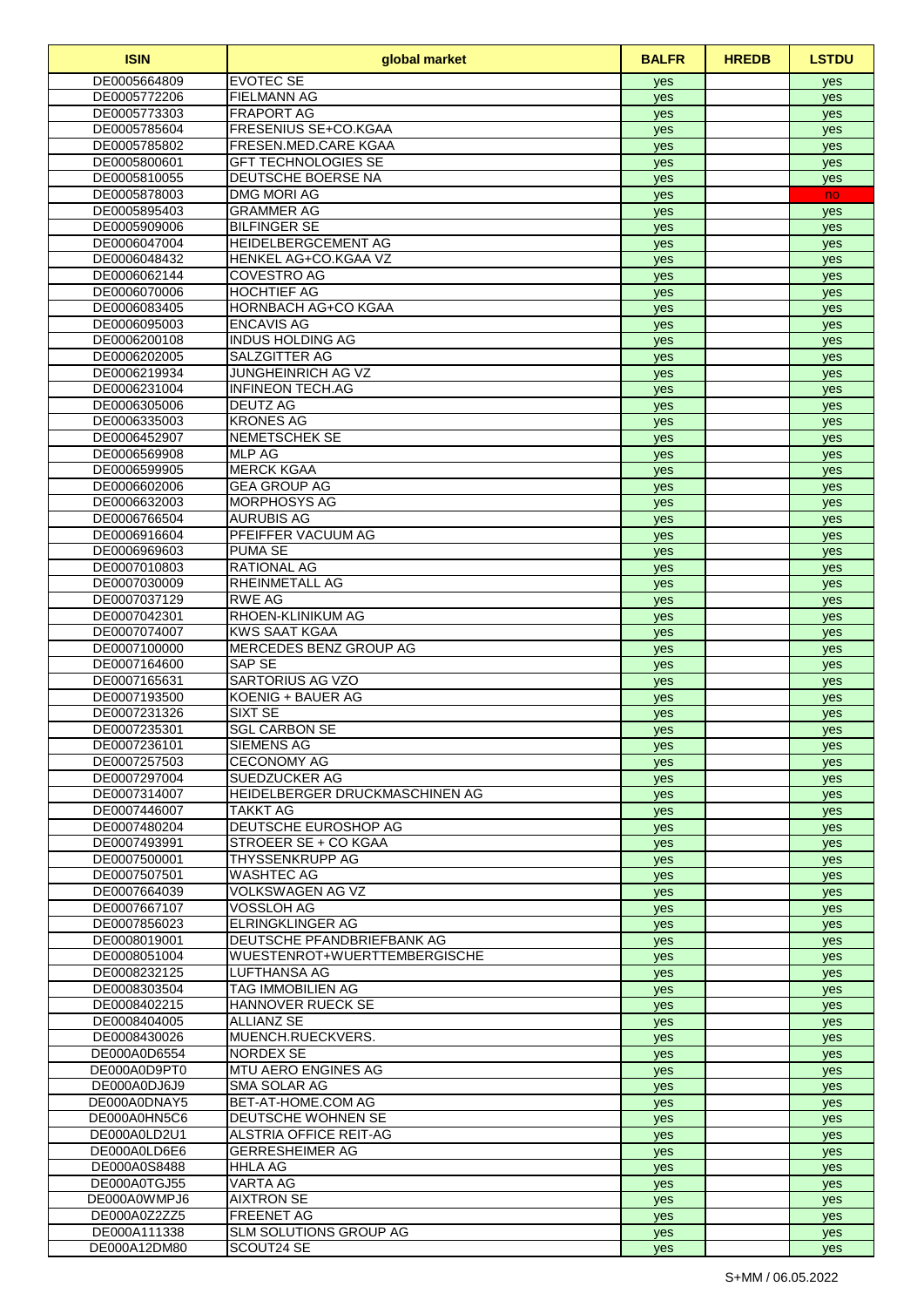| <b>ISIN</b>                  | global market                                                       | <b>BALFR</b> | <b>HREDB</b> | <b>LSTDU</b> |
|------------------------------|---------------------------------------------------------------------|--------------|--------------|--------------|
| DE000A13SX22                 | <b>HELLA</b>                                                        | yes          |              | yes          |
| DE000A161408                 | <b>HELLOFRESH SE</b>                                                |              |              | yes          |
| DE000A161N30                 | <b>GRENKE AG</b>                                                    | yes          |              | yes          |
| DE000A1DAHH0<br>DE000A1EWWW0 | <b>BRENNTAG SE</b><br><b>ADIDAS AG</b>                              | yes          |              | yes          |
| DE000A1H8BV3                 | NORMA GROUP SE                                                      | yes<br>yes   |              | yes<br>yes   |
| DE000A1J5RX9                 | TELEFONICA DEUTSCHLAND AG                                           | yes          |              | yes          |
| DE000A1ML7J1                 | <b>VONOVIA SE</b>                                                   | yes          |              | yes          |
| DE000A1PHFF7                 | <b>HUGO BOSS AG</b>                                                 | yes          |              | yes          |
| DE000A1TNUT7                 | DEUTSCHE BETEILIGUNGS AG                                            | yes          |              | yes          |
| DE000A1X3W00                 | <b>MEDIGENE AG</b>                                                  | yes          |              | yes          |
| DE000A1X3X33                 | <b>WCM AG</b>                                                       | yes          |              | no           |
| DE000A1X3XX4<br>DE000A288904 | <b>DIC ASSET AG</b><br>COMPUGROUP MEDICAL SE& CO KGAA               | yes          |              | yes          |
| DE000A2E4K43                 | <b>DELIVERY HERO SE</b>                                             | yes<br>yes   |              | yes<br>yes   |
| DE000A2GS401                 | <b>SOFTWARE AG</b>                                                  | yes          |              | yes          |
| DE000A2LQ884                 | <b>AUTO1 GROUP SE</b>                                               | yes          |              | yes          |
| DE000A2NB601                 | <b>JENOPTIK AG</b>                                                  | yes          |              | yes          |
| DE000A2TSL71                 | <b>SYNLAB AG</b>                                                    | yes          |              | yes          |
| DE000A2YN900                 | <b>Teamviewer AG</b>                                                | yes          |              | yes          |
| DE000A3E5D64                 | <b>FUCHS PETROLUB SE VZO</b>                                        | yes          |              | yes          |
| DE000A3H2333                 | <b>HAMBORNER REIT AG</b>                                            | yes          |              | yes          |
| DE000A3H3LL2<br>DE000BASF111 | <b>VANTAGE TOWERS AG</b><br><b>BASF SE</b>                          | yes          |              | yes<br>yes   |
| DE000BAY0017                 | <b>BAYER AG</b>                                                     | yes          |              | yes          |
| DE000BFB0019                 | <b>METRO AG</b>                                                     | yes          |              | yes          |
| DE000CBK1001                 | <b>COMMERZBANK AG</b>                                               | yes          |              | yes          |
| DE000DTR0CK8                 | DAIMLER TRUCK HOLDING AG                                            | yes          |              |              |
| DE000DWS1007                 | <b>DWS GROUP</b>                                                    | yes          |              | yes          |
| DE000ENAG999                 | E.ON SE                                                             | yes          |              | yes          |
| DE000ENER6Y0                 | SIEMENS ENERGY AG                                                   | yes          |              | yes          |
| DE000EVNK013<br>DE000HLAG475 | <b>EVONIK INDUSTRIES AG</b><br><b>HAPAG-LLOYD AG</b>                | yes          |              | yes          |
| DE000KBX1006                 | <b>KNORR BREMSE AG</b>                                              | yes<br>yes   |              | yes<br>yes   |
| DE000KC01000                 | KLOECKNER + CO SE                                                   | yes          |              | yes          |
| DE000KGX8881                 | <b>KION GROUP AG</b>                                                | yes          |              | yes          |
| DE000KSAG888                 | K+S AG                                                              | yes          |              | yes          |
| DE000LEG1110                 | <b>LEG IMMOBILIEN SE</b>                                            | yes          |              | yes          |
| DE000NWRK013                 | New Work SE                                                         | yes          |              | yes          |
| DE000PAH0038<br>DE000PAT1AG3 | PORSCHE AUTOMOBIL HLDG-PRF                                          |              |              | yes          |
| DE000PSM7770                 | PATRIZIA IMMOBILIEN AG<br>PROSIEBENSAT.1                            | yes          |              | yes          |
| DE000SAFH001                 | SAF HOLLAND S.A.                                                    | yes<br>yes   |              | yes<br>yes   |
| DE000SHA0159                 | <b>SCHAEFFLER AG VZ</b>                                             | yes          |              | yes          |
| DE000SHL1006                 | SIEMENS HEALTHINEERS AG                                             | yes          |              | yes          |
| DE000SYM9999                 | <b>SYMRISE AG</b>                                                   | yes          |              | yes          |
| DE000TLX1005                 | <b>TALANX AG</b>                                                    | yes          |              | yes          |
| DE000TRAT0N7                 | <b>TRATON SE</b>                                                    | yes          |              | yes          |
| DE000UNSE018<br>DE000VTSC017 | <b>UNIPER SE</b><br>Vitesco Technologies Group AG                   | yes          |              | yes          |
| DE000WACK012                 | <b>WACKER NEUSON SE</b>                                             | yes<br>yes   |              | yes          |
| DE000WAF3001                 | SILTRONIC AG                                                        | yes          |              | yes<br>yes   |
| DE000WCH8881                 | <b>WACKER CHEMIE AG</b>                                             | yes          |              | yes          |
| DE000ZAL1111                 | <b>ZALANDO SE</b>                                                   | yes          |              | yes          |
| DK0010181759                 | <b>CARLSBERG AS</b>                                                 |              |              | yes          |
| DK0010244425                 | AP MOELLER-MAERSK AS A                                              |              |              | yes          |
| DK0010244508                 | AP MOELLER-MAERSK AS                                                |              |              | yes          |
| DK0010272202<br>DK0010272632 | <b>GENMAB AS</b><br><b>GN STORE NORD AS</b>                         |              |              | yes          |
| DK0010274414                 | DANSKE BANK AS                                                      |              |              | yes<br>yes   |
| DK0010287234                 | <b>H LUNDBECK AS</b>                                                |              |              | yes          |
| DK0060079531                 | <b>DSV AS</b>                                                       |              |              | yes          |
| DK0060336014                 | NOVOZYMES AS                                                        |              |              | yes          |
| DK0060448595                 | <b>COLOPLAST AS</b>                                                 |              |              | yes          |
| DK0060534915                 | <b>NOVO-NORDISK AS</b>                                              |              |              | yes          |
| DK0060636678                 | <b>TRYG AS</b>                                                      |              |              | yes          |
| DK0060738599                 | <b>DEMANT AS</b>                                                    |              |              | yes          |
| DK0061539921<br>ES0105025003 | <b>VESTAS WIND SYSTEMS AS</b><br><b>MERLIN PROPERTIES SOCIMI SA</b> |              |              | yes          |
| ES0105046009                 | <b>AENA SA</b>                                                      |              |              | yes<br>yes   |
| ES0105066007                 | CELLNEX TELECOM SA                                                  |              |              | yes          |
| ES0109067019                 | AMADEUS IT GROUP SA                                                 |              |              | yes          |
| ES0113211835                 | <b>BBVA SA</b>                                                      |              |              | yes          |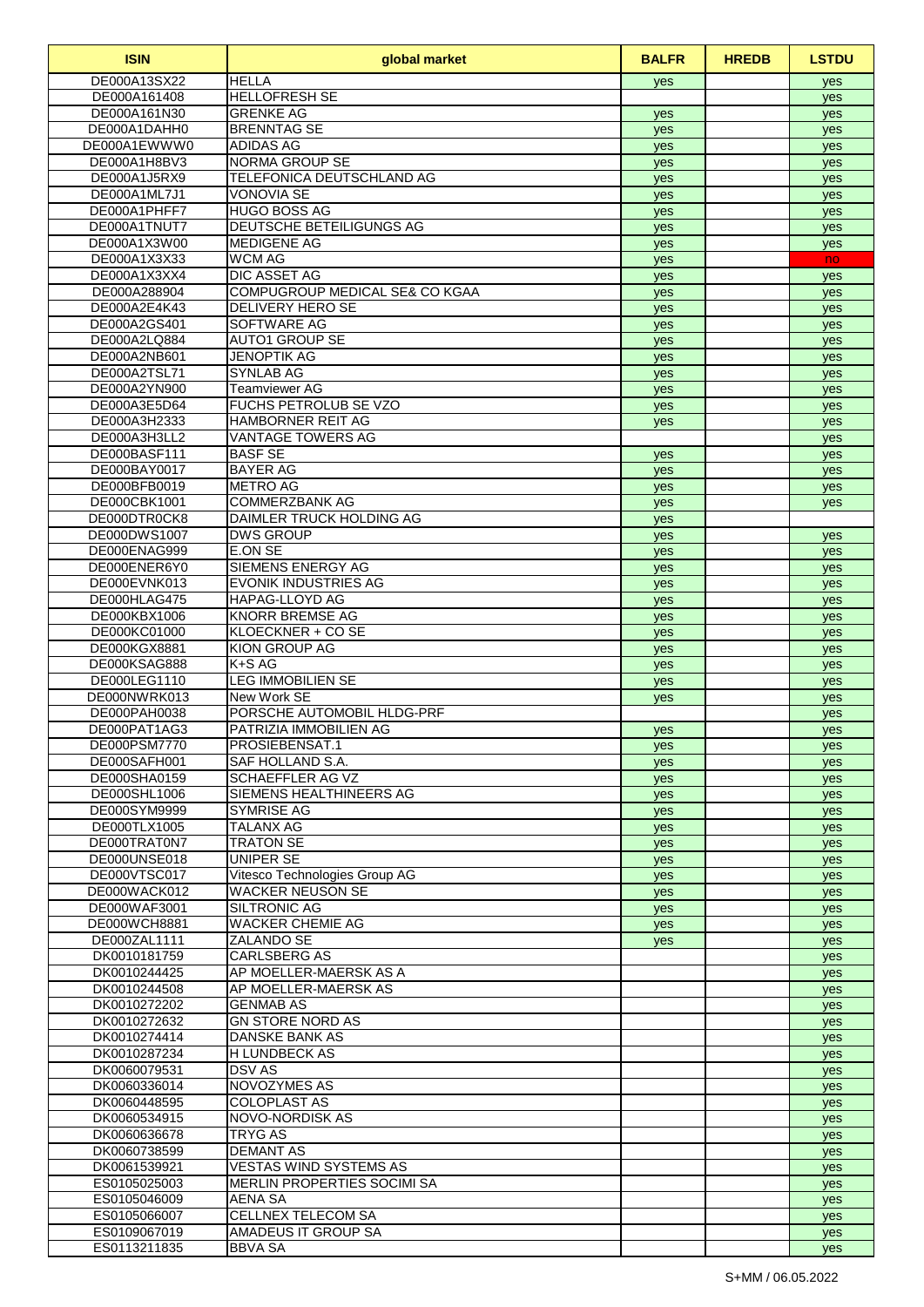| <b>ISIN</b>                  | global market                                   | <b>BALFR</b> | <b>HREDB</b> | <b>LSTDU</b> |
|------------------------------|-------------------------------------------------|--------------|--------------|--------------|
| ES0113679I37                 | <b>BANKINTER SA</b>                             |              |              | yes          |
| ES0113860A34                 | <b>BANCO DE SABADELL SA</b>                     |              |              | yes          |
| ES0113900J37                 | <b>BANCO SANTANDER SA</b>                       |              |              | yes          |
| ES0116870314                 | NATURGY ENERGY GROUP SA                         |              |              | yes          |
| ES0118594417                 | <b>INDRA SISTEMAS SA</b><br><b>FERROVIAL SA</b> |              |              | yes          |
| ES0118900010<br>ES0124244E34 | <b>MAPFRE SA</b>                                |              |              | yes          |
| ES0125220311                 | ACCIONA SA                                      |              |              | yes<br>yes   |
| ES0130670112                 | <b>ENDESA SA</b>                                |              |              | yes          |
| ES0130960018                 | <b>ENAGAS SA</b>                                |              |              | yes          |
| ES0132105018                 | ACERINOX SA                                     |              |              | yes          |
| ES0139140174                 | <b>INMOBILIARIA COLONIAL SA</b>                 |              |              | yes          |
| ES0140609019                 | <b>CAIXABANK SA</b>                             |              |              | yes          |
| ES0143416115                 | SIEMENS GAMESA SA                               |              |              | yes          |
| ES0144580Y14                 | <b>IBERDROLA SA</b>                             |              |              | yes          |
| ES0148396007                 | INDUSTRIA DE DISENO TEXTIL SA                   |              |              | yes          |
| ES0152503035<br>ES0167050915 | <b>MEDIASET SA</b><br>ACS SA                    |              |              | yes          |
| ES0171996087                 | <b>GRIFOLS SA</b>                               |              |              | yes          |
| ES0173093024                 | RED ELECTRICA CORPORACION SA                    |              |              | yes<br>yes   |
| ES0173516115                 | <b>REPSOL SA</b>                                |              |              | yes          |
| ES0176252718                 | MELIA HOTELS INTERNATIONAL SA                   |              |              | yes          |
| ES0177542018                 | <b>INTERNATIONAL AIRLINES SA</b>                |              |              | yes          |
| ES0178165017                 | <b>TECNICAS REUNIDAS SA</b>                     |              |              | yes          |
| ES0178430E18                 | <b>TELEFONICA SA</b>                            |              |              | yes          |
| ES0184262212                 | <b>VISCOFAN SA</b>                              |              |              | yes          |
| FI0009000681                 | <b>NOKIA OYJ</b>                                |              |              | yes          |
| FI0009005318                 | NOKIAN RENKAAT OYJ                              |              |              | yes          |
| FR0000031122<br>FR0000039299 | <b>AIR FRANCE-KLM</b><br><b>BOLLORE</b>         |              |              | yes          |
| FR0000045072                 | <b>CREDIT AGRICOLE SA</b>                       |              |              | yes<br>yes   |
| FR0000051732                 | ATOS SE                                         |              |              | yes          |
| FR0000051807                 | <b>TELEPERFORMANCE</b>                          |              |              | yes          |
| FR0000052292                 | HERMES INTERNATIONAL SCA                        |              |              | yes          |
| FR0000054470                 | <b>UBISOFT ENTERTAINMENT SA</b>                 |              |              | yes          |
| FR0000073272                 | <b>SAFRAN SA</b>                                |              |              | yes          |
| FR0000120073                 | <b>AIR LIQUIDE SA</b>                           |              |              | yes          |
| FR0000120172<br>FR0000120222 | <b>CARREFOUR SA</b><br><b>CNP ASSURANCES</b>    |              |              | yes          |
| FR0000120271                 | <b>TOTAL ENERGIES SE</b>                        |              |              | yes<br>yes   |
| FR0000120321                 | L OREAL SA                                      |              |              | yes          |
| FR0000120404                 | ACCOR SA                                        |              |              | yes          |
| FR0000120503                 | <b>BOUYGUES SA</b>                              |              |              | yes          |
| FR0000120578                 | <b>SANOFI SA</b>                                |              |              | yes          |
| FR0000120628                 | AXA SA                                          |              |              | yes          |
| FR0000120644                 | <b>DANONE SA</b><br><b>PERNOD RICARD SA</b>     |              |              | yes          |
| FR0000120693<br>FR0000121014 | <b>LVMH SE</b>                                  |              |              | yes          |
| FR0000121220                 | SODEXO SA                                       |              |              | yes<br>yes   |
| FR0000121329                 | <b>THALES SA</b>                                |              |              | yes          |
| FR0000121485                 | <b>KERING SA</b>                                |              |              | yes          |
| FR0000121667                 | <b>ESSILOR INTERNATIONAL SA</b>                 |              |              | yes          |
| FR0000121709                 | <b>SEB SA</b>                                   |              |              | yes          |
| FR0000121972                 | SCHNEIDER ELECTRIC SE                           |              |              | yes          |
| FR0000124141                 | <b>VEOLIA ENVIRONNEMENT SA</b>                  |              |              | yes          |
| FR0000125007                 | COMPAGNIE DE SAINT GOBAIN SA                    |              |              | yes          |
| FR0000125338                 | <b>CAPGEMINI SE</b>                             |              |              | yes          |
| FR0000125486<br>FR0000127771 | <b>VINCI SA</b><br><b>VIVENDI SA</b>            |              |              | yes<br>yes   |
| FR0000130395                 | <b>REMY COINTREAU</b>                           |              |              | yes          |
| FR0000130403                 | <b>CHRISTIAN DIOR SE</b>                        |              |              | yes          |
| FR0000130452                 | <b>EIFFAGE</b>                                  |              |              | yes          |
| FR0000130577                 | <b>PUBLICIS GROUPE SA</b>                       |              |              | yes          |
| FR0000130809                 | SOCIETE GENERALE SA                             |              |              | yes          |
| FR0000131104                 | <b>BNP PARIBAS SA</b>                           |              |              | yes          |
| FR0000131906                 | RENAULT SA                                      |              |              | yes          |
| FR0000133308<br>FR0000184798 | <b>ORANGE SA</b><br><b>ORPEA</b>                |              |              | yes          |
| FR0004056851                 | <b>VALNEVA SE ST</b>                            |              | yes          | yes<br>yes   |
| FR0004125920                 | <b>AMUNDI SA</b>                                |              |              | yes          |
| FR0006174348                 | <b>BUREAU VERITAS SA</b>                        |              |              | yes          |
| FR0010040865                 | <b>GECINA SA</b>                                |              |              | yes          |
| FR0010208488                 | <b>ENGIE SA</b>                                 |              |              | yes          |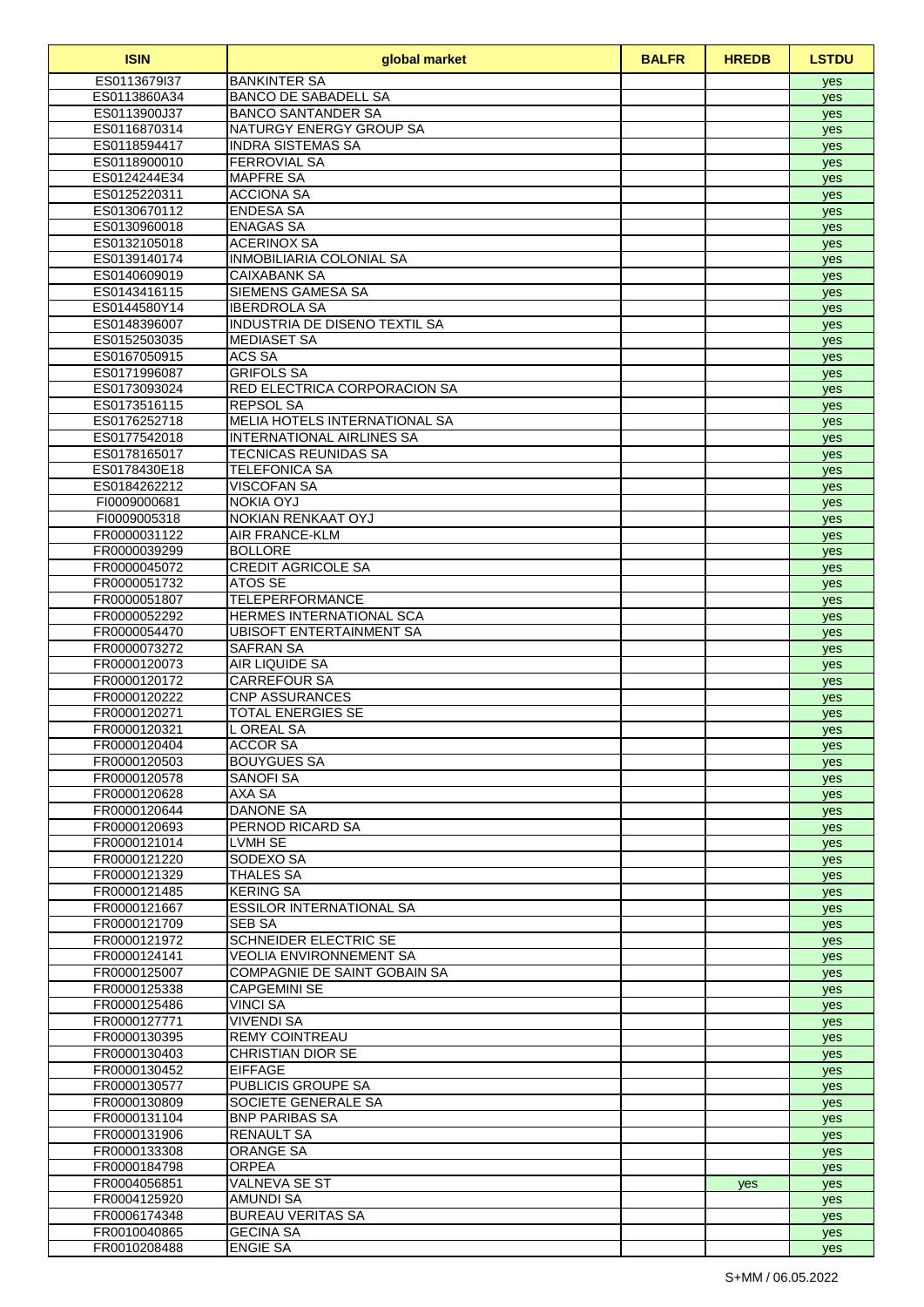| <b>ISIN</b>                  | global market                                          | <b>BALFR</b> | <b>HREDB</b> | <b>LSTDU</b> |
|------------------------------|--------------------------------------------------------|--------------|--------------|--------------|
| FR0010220475                 | <b>ALSTOM SA</b>                                       |              |              | yes          |
| FR0010242511                 | ELECTRICITE DE FRANCE SA                               |              |              | yes          |
| FR0010259150                 | <b>IPSEN</b>                                           |              |              | yes          |
| FR0010307819<br>FR0010313833 | <b>LEGRAND SA</b><br><b>ARKEMA</b>                     |              |              | yes          |
| FR0010340141                 | <b>ADP</b>                                             |              |              | yes<br>yes   |
| FR0010533075                 | <b>GETLINK SE</b>                                      |              |              | yes          |
| FR0010908533                 | <b>EDENRED</b>                                         |              |              | yes          |
| FR0011981968                 | <b>WORLDLINE SA</b>                                    |              |              | yes          |
| FR0013154002                 | SARTORIUS STEDIM BIOTECH                               |              |              | yes          |
| FR0013176526                 | <b>VALEO SA</b>                                        |              |              | yes          |
| FR0013280286                 | <b>BIOMERIEUX</b>                                      |              |              | yes          |
| FR0013326246                 | WFD UNIBAIL-RODAMCO N.V.                               |              |              | yes          |
| FR0013447729                 | <b>VERALLIA SAS</b>                                    |              |              | yes          |
| FR0013451333<br>FR0014000MR3 | LA FRANCAISE DES JEUX SA<br><b>EUROFINS SCIENTIFIC</b> |              |              | yes          |
| FR0014003TT8                 | DASSAULT SYSTEMES SA                                   |              |              | yes<br>yes   |
| FR0014004L86                 | <b>DASSAULT AVIATION SA</b>                            |              |              | yes          |
| GB00B10RZP78                 | UNILEVER PLC                                           |              |              | yes          |
| GB00B8W67662                 | LIBERTY GLOBAL PLC-A                                   | yes          |              | yes          |
| GB00B8W67B19                 | LIBERTY GLOBAL PLC-C                                   | <b>ves</b>   |              | yes          |
| GB00BDSFG982                 | <b>TECHNIPFMC PLC</b>                                  |              |              | no.          |
| IE00BKVD2N49                 | SEAGATE TECHNOLOGY HOLDINGS                            | yes          |              | yes          |
| IE00BTN1Y115                 | <b>MEDTRONIC PLC</b>                                   |              |              | yes          |
| IE00BZ12WP82                 | LINDE PLC                                              | yes          |              | yes          |
| IL0010824113                 | CHECK POINT SOFTWARE TECH                              | yes          |              | yes          |
| IM00B5VQMV65<br>IT0000062072 | <b>ENTAIN PLC</b><br>ASSICURAZIONI GENERALI SPA        |              |              | yes          |
| IT0000062957                 | <b>MEDIOBANCA SPA</b>                                  |              |              | yes<br>yes   |
| IT0000066123                 | <b>BANCA POPOLARE SPA</b>                              |              |              | yes          |
| IT0000072170                 | <b>FINECOBANK SPA</b>                                  |              |              | yes          |
| IT0000072618                 | <b>INTESA SANPAOLO SPA</b>                             |              |              | yes          |
| IT0001031084                 | <b>BANCA GENERALI SPA</b>                              |              |              | yes          |
| IT0001233417                 | A2A SPA                                                |              |              | yes          |
| IT0001347308                 | <b>BUZZI UNICEM SPA</b>                                |              |              | yes          |
| IT0003128367                 | <b>ENEL SPA</b>                                        |              |              | yes          |
| IT0003132476                 | <b>ENI SPA</b>                                         |              |              | yes          |
| IT0003153415<br>IT0003242622 | <b>SNAM SPA</b><br><b>TERNA SPA</b>                    |              |              | yes          |
| IT0003261697                 | AZIMUT HOLDING SPA                                     |              |              | yes<br>yes   |
| IT0003492391                 | DIASORIN SPA                                           |              |              | yes          |
| IT0003497168                 | TELECOM ITALIA SPA                                     |              |              | yes          |
| IT0003506190                 | <b>ATLANTIA SPA</b>                                    |              |              | yes          |
| IT0003796171                 | POSTE ITALIANE SPA                                     |              |              | yes          |
| IT0003828271                 | <b>RECORDATI SPA</b>                                   |              |              | yes          |
| IT0003856405                 | <b>LEONARDO SPA</b>                                    |              |              | yes          |
| IT0004056880                 | <b>AMPLIFON SPA</b>                                    |              |              | yes          |
| IT0004176001                 | <b>PRYSMIAN SPA</b>                                    |              |              | yes          |
| IT0004712375                 | SALVATORE FERRAGAMO SPA                                |              |              | yes          |
| IT0004776628<br>IT0004810054 | BANCA MEDIOLANUM SPA<br><b>UNIPOL SPA</b>              |              |              | yes          |
| IT0004827447                 | <b>UNIPOLSAI SPA</b>                                   |              |              | yes<br>yes   |
| IT0004965148                 | <b>MONCLER SPA</b>                                     |              |              | yes          |
| IT0005211237                 | <b>ITALGAS SPA</b>                                     |              |              | yes          |
| IT0005218380                 | <b>BANCO BPM SPA</b>                                   |              |              | yes          |
| IT0005239360                 | <b>UNICREDIT SPA</b>                                   |              |              | yes          |
| IT0005252140                 | SAIPEM SPA                                             |              |              | yes          |
| IT0005252728                 | <b>BREMBO SPA</b>                                      |              |              | yes          |
| IT0005278236                 | <b>PIRELLI SPA</b>                                     |              |              | yes          |
| IT0005366767                 | <b>NEXI SPA</b>                                        |              |              | yes          |
| JP3143600009                 | <b>ITOCHU CORP</b>                                     |              |              | yes          |
| JP3151600008<br>JP3236200006 | <b>IWATANI CORP</b><br><b>KEYENCE CORP</b>             |              |              | yes<br>yes   |
| JP3242800005                 | <b>CANON INC</b>                                       |              |              | yes          |
| JP3304200003                 | <b>KOMATSU LTD</b>                                     |              |              | yes          |
| JP3358000002                 | SHIMANO INC                                            |              |              | yes          |
| JP3371200001                 | SHIN-ETSU CHEMICAL CO LTD                              |              |              | yes          |
| JP3435000009                 | SONY CORP                                              |              |              | yes          |
| JP3436100006                 | SOFTBANK GROUP CORP                                    |              |              | yes          |
| JP3463000004                 | TAKEDA PHARMACEUTICAL CO LTD                           |              |              | yes          |
| JP3481800005                 | <b>DAIKIN INDUSTRIES LTD</b>                           |              |              | yes          |
| JP3571400005                 | <b>TOKYO ELECTRON LTD</b>                              |              |              | yes          |
| JP3592200004                 | <b>TOSHIBA CORP</b>                                    |              |              | yes          |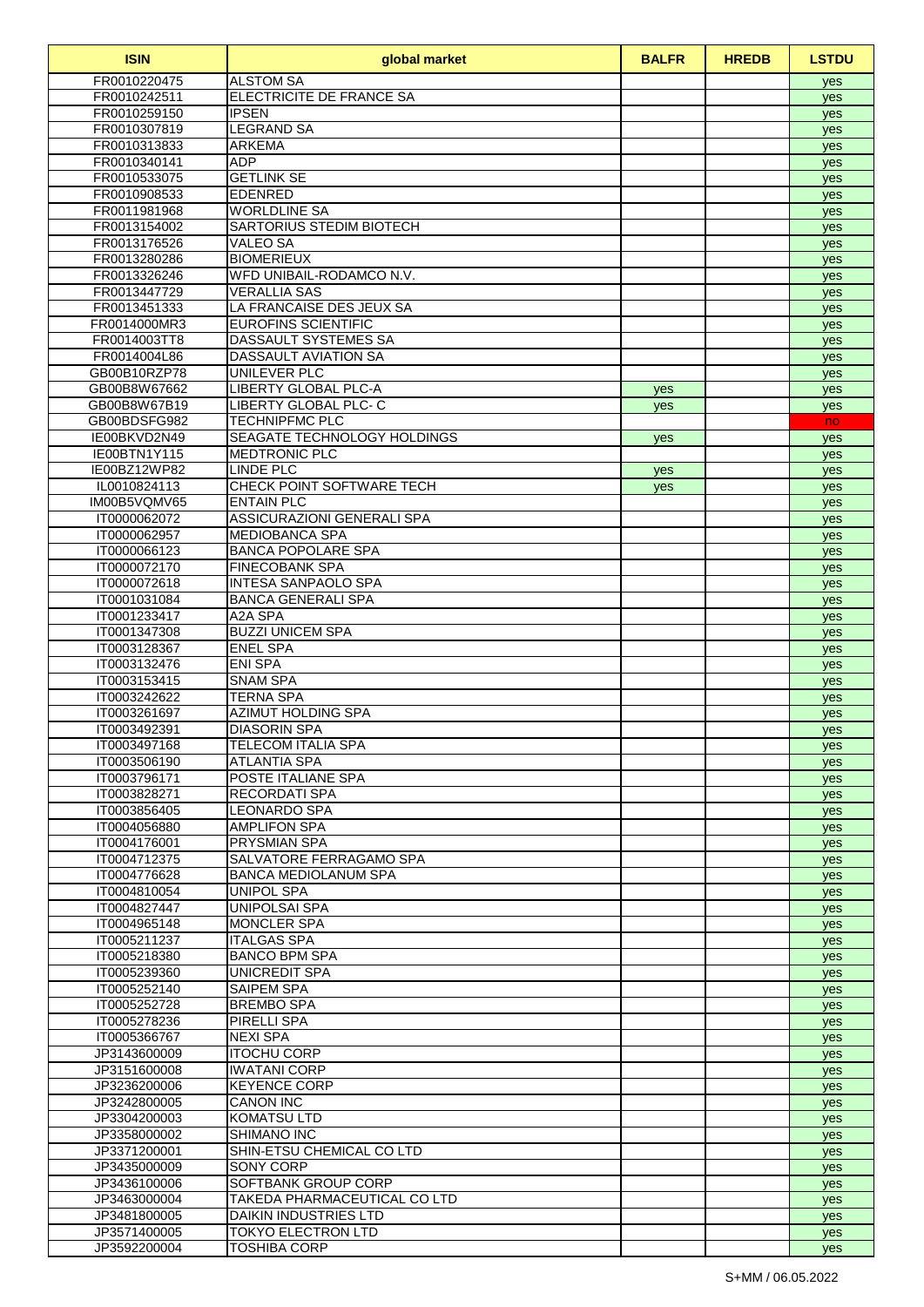| <b>ISIN</b>                  | global market                                       | <b>BALFR</b> | <b>HREDB</b> | <b>LSTDU</b> |
|------------------------------|-----------------------------------------------------|--------------|--------------|--------------|
| JP3633400001                 | <b>TOYOTA MOTOR CORP</b>                            |              |              | yes          |
| JP3672400003                 | NISSAN MOTOR CO LTD                                 |              |              | yes          |
| JP3726800000                 | JAPAN TOBACCO INC                                   |              |              | yes          |
| JP3732000009<br>JP3734800000 | <b>SOFTBANK CORP</b><br>NIDEC CORP                  |              |              | yes          |
| JP3735400008                 | NIPPON TELEGRAPH + TELEPHONE                        |              |              | yes<br>yes   |
| JP3756600007                 | NINTENDO CO LTD                                     |              |              | yes          |
| JP3788600009                 | <b>HITACHI LTD</b>                                  |              |              | yes          |
| JP3802300008                 | <b>FAST RETAILING CO LTD</b>                        |              |              | yes          |
| JP3802400006                 | <b>FANUC CORP</b>                                   |              |              | yes          |
| JP3814000000                 | <b>FUJIFILM HOLDINGS CORP</b>                       |              |              | yes          |
| JP3818000006                 | <b>FUJITSU LTD</b>                                  |              |              | yes          |
| JP3830800003                 | <b>BRIDGESTONE CORP</b>                             |              |              | yes          |
| JP3854600008                 | HONDA MOTOR CO LTD<br><b>PANASONIC CORP</b>         |              |              | yes          |
| JP3866800000<br>JP3898400001 | <b>MITSUBISHI CORP</b>                              |              |              | yes<br>yes   |
| JP3967200001                 | <b>RAKUTEN INC</b>                                  |              |              | yes          |
| KYG3777B1032                 | <b>GEELY AUTOMOBILE HOLDINGS LT</b>                 |              |              | yes          |
| KYG875721634                 | <b>TENCENT HOLDINGS LTD</b>                         |              |              | yes          |
| LU0061462528                 | <b>RTL GROUP SA</b>                                 | yes          |              | yes          |
| LU0156801721                 | <b>TENARIS SA</b>                                   |              |              | yes          |
| LU0569974404                 | <b>APERAM</b>                                       |              |              | yes          |
| LU0775917882                 | <b>GRAND CITY PROPERTIES SA</b>                     | yes          |              | yes          |
| LU1066226637<br>LU1250154413 | STABILUS S.A.<br>ADLER GROUP S.A.                   | yes          |              | yes          |
| LU1598757687                 | ARCELORMITTAL SA                                    | yes          |              | yes          |
| LU1673108939                 | AROUNDTOWN SA                                       |              |              | yes<br>yes   |
| LU2010095458                 | <b>GLOBAL FASHION GROUP S.A.</b>                    | yes          |              | yes          |
| LU2333210958                 | SUSE S.A.                                           | yes          |              | yes          |
| NL0000008977                 | <b>HEINEKEN HOLDING NV</b>                          |              |              | yes          |
| NL0000009082                 | <b>KPN NV</b>                                       |              |              | yes          |
| NL0000009165                 | <b>HEINEKEN NV</b>                                  |              |              | yes          |
| NL0000009538                 | PHILIPS NV                                          |              |              | yes          |
| NL0000009827                 | <b>DSM NV</b>                                       |              |              | yes          |
| NL0000226223<br>NL0000235190 | STMICROELECTRONICS NV<br><b>AIRBUS SE</b>           |              |              | yes          |
| NL0000303709                 | <b>AEGON NV</b>                                     |              |              | yes<br>yes   |
| NL0000360618                 | SBM OFFSHORE NV                                     |              |              | yes          |
| NL0000379121                 | <b>RANDSTAD NV</b>                                  |              |              | yes          |
| NL0000395903                 | <b>WOLTERS KLUWER NV</b>                            |              |              | yes          |
| NL0000852564                 | AALBERTS INDUSTRIES NV                              |              |              | yes          |
| NL0000852580                 | BOSKALIS WESTMINSTER NV                             |              |              | yes          |
| NL0006294274                 | EURONEXT NV                                         |              |              | yes          |
| NL0009432491<br>NL0009538784 | <b>VOPAK NV</b><br><b>NXP SEMICONDUCTORS NV</b>     |              |              | yes          |
| NL0010273215                 | <b>ASML HOLDING NV</b>                              |              |              | yes<br>yes   |
| NL0010545661                 | CNH INDUSTRIAL NV                                   |              |              | yes          |
| NL0010773842                 | <b>NN GROUP</b>                                     |              |              | yes          |
| NL0010832176                 | ARGENX SE                                           |              |              | yes          |
| NL0011375019                 | STEINHOFF INTERNATIONAL NV                          | yes          |              | yes          |
| NL0011540547                 | ABN AMRO GROUP NV                                   |              |              | yes          |
| NL0011585146                 | <b>FERRARINV</b>                                    |              |              | yes          |
| NL0011794037                 | AHOLD DELHAIZE NV<br>ING GROEP NV                   |              |              | yes          |
| NL0011821202<br>NL0012015705 | <b>JUST EAT TAKEAWAY</b>                            |              |              | yes<br>yes   |
| NL0012044747                 | SHOP APOTHEKE EUROPE NV                             |              |              | yes          |
| NL0012059018                 | EXOR NV                                             |              |              | yes          |
| NL0012169213                 | QIAGEN NV                                           | yes          |              | yes          |
| NL0012969182                 | ADYEN NV                                            |              |              | yes          |
| NL0013267909                 | AKZO NOBEL NV                                       |              |              | yes          |
| NL0013332471                 | <b>TOMTOM NV</b>                                    |              |              | yes          |
| NL0013654783                 | PROSUS NV                                           |              |              | yes          |
| NL0014332678<br>NL00150001Q9 | <b>JDE PEETS</b><br>STELLANTIS N.V.                 |              |              | yes          |
| NL0015000IY2                 | Universal Music Group B.V.                          |              |              | yes<br>yes   |
| NL0015000LU4                 | <b>IVECO GROUP NV</b>                               |              |              | yes          |
| NL0015000N09                 | <b>MFE MEDIAFOREUROPE NV B</b>                      |              |              | yes          |
| NL0015436031                 | <b>CUREVAC NV</b>                                   |              |              | yes          |
| US0010551028                 | <b>AFLAC INC</b>                                    |              |              | yes          |
| US00206R1023                 | AT&T INC                                            |              |              | yes          |
| US0028241000                 | <b>ABBOTT LABORATORIES</b>                          |              |              | yes          |
| US00287Y1091<br>US00507V1098 | <b>ABBVIE INC</b><br><b>ACTIVISION BLIZZARD INC</b> | yes          |              | yes<br>yes   |
|                              |                                                     |              |              |              |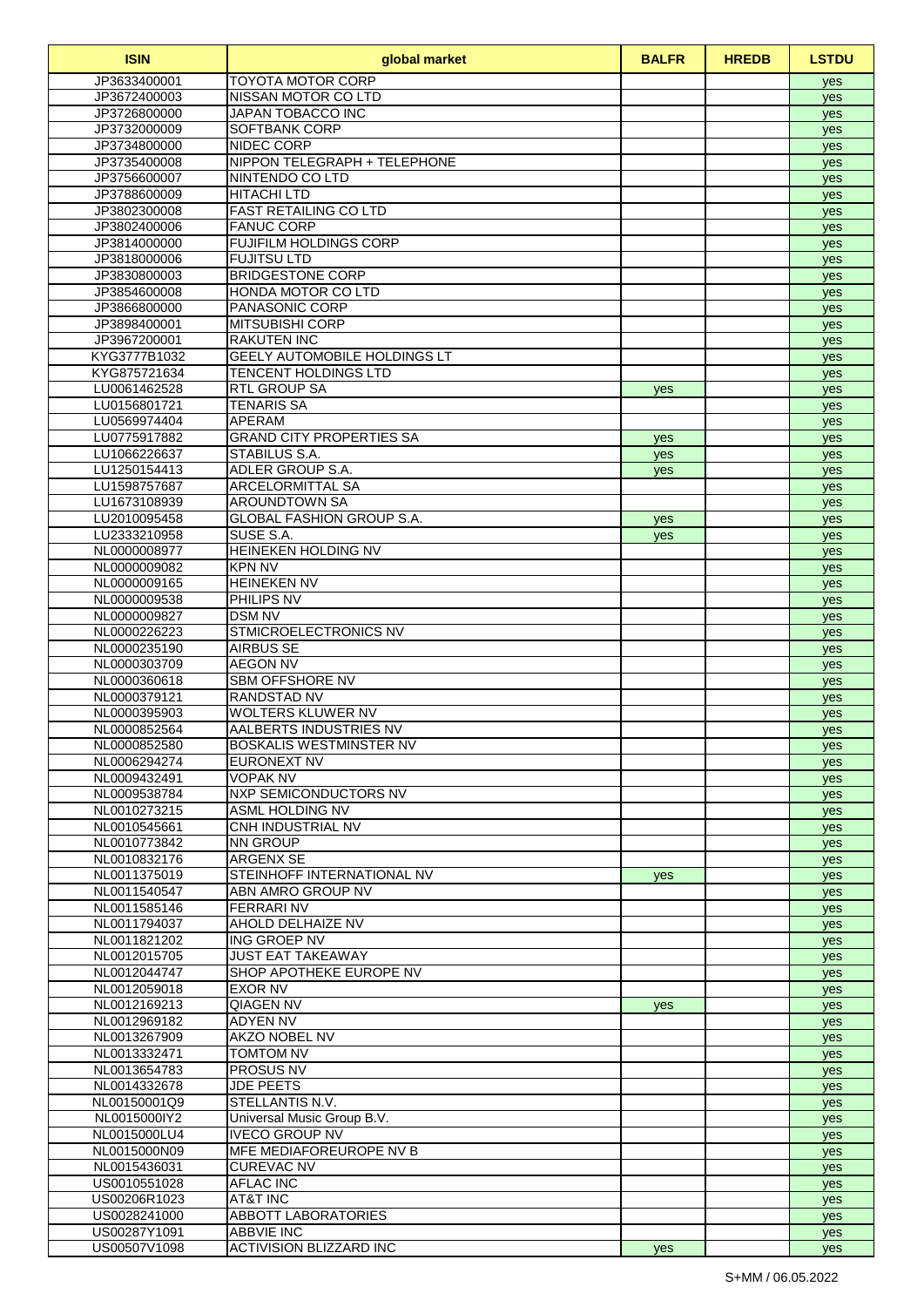| <b>ISIN</b>                  | global market                                               | <b>BALFR</b> | <b>HREDB</b> | <b>LSTDU</b> |
|------------------------------|-------------------------------------------------------------|--------------|--------------|--------------|
| US00724F1012                 | <b>ADOBE SYSTEMS INC</b>                                    | yes          |              | yes          |
| US0079031078                 | ADVANCED MICRO DEVICES INC                                  |              |              | yes          |
| US0090661010                 | AIRBNB INC-CLASS A                                          |              |              | yes          |
| US0091581068                 | AIR PRODUCTS & CHEMICALS INC                                |              |              | yes          |
| US00971T1016<br>US0126531013 | AKAMAI TECHNOLOGIES INC<br><b>ALBEMARLE CORP</b>            | yes          |              | yes          |
| US0138721065                 | <b>ALCOA CORP</b>                                           |              |              | yes<br>yes   |
| US01609W1027                 | ALIBABA GROUP HOLDING-SP ADR                                |              |              | yes          |
| US0162551016                 | ALIGN TECHNOLOGY INC                                        |              |              | yes          |
| US0200021014                 | <b>ALLSTATE CORP</b>                                        |              |              | yes          |
| US02079K1079                 | ALPHABET INC-CL C                                           | yes          |              | yes          |
| US02079K3059                 | ALPHABET INC-CLA                                            | yes          |              | yes          |
| US02156B1035                 | ALTERYX INC - CLASS A                                       |              |              | yes          |
| US02209S1033                 | ALTRIA GROUP INC                                            |              |              | yes          |
| US0231351067                 | AMAZON.COM INC                                              | yes          |              | yes          |
| US02376R1023<br>US0255371017 | AMERICAN AIRLINES GROUP INC<br>AMERICAN ELECTRIC POWER CORP | yes          |              | yes<br>yes   |
| US0258161092                 | AMERICAN EXPRESS CO                                         | yes          |              | yes          |
| US0268747849                 | AMERICAN INTERNATIONAL GROUP                                |              |              | yes          |
| US03027X1000                 | AMERICAN TOWER CORP                                         |              |              | yes          |
| US0304201033                 | AMERICAN WATER WORKS COMPANY                                |              |              | yes          |
| US03076C1062                 | AMERIPRISE FINANCIAL INC                                    |              |              | yes          |
| US0311621009                 | <b>AMGEN INC</b>                                            | yes          |              | yes          |
| US0320951017                 | AMPHENOL CORP-CL A                                          |              |              | yes          |
| US0326541051                 | ANALOG DEVICES INC                                          | yes          |              | yes          |
| US03662Q1058                 | <b>ANSYS INC</b>                                            |              |              | yes          |
| US0367521038<br>US0378331005 | <b>ANTHEM INC</b><br><b>APPLE INC</b>                       |              |              | yes          |
| US0382221051                 | <b>APPLIED MATERIALS INC</b>                                | yes          |              | yes          |
| US0394831020                 | ARCHER-DANIELS-MIDLAND CO                                   | yes          |              | yes<br>yes   |
| US0404131064                 | <b>ARISTA NETWORKS INC</b>                                  |              |              | yes          |
| US0527691069                 | <b>AUTODESK INC</b>                                         | yes          |              | yes          |
| US0530151036                 | AUTOMATIC DATA PROCESSING                                   | yes          |              | yes          |
| US0533321024                 | <b>AUTOZONE INC</b>                                         |              |              | yes          |
| US0534841012                 | <b>AVALONBAY COMMUNITIES INC</b>                            |              |              | yes          |
| US05352A1007                 | <b>AVANTOR INC</b>                                          |              |              | yes          |
| US0567521085                 | <b>BAIDU INC - SPON ADR</b>                                 | yes          |              | yes          |
| US0584981064<br>US0605051046 | <b>BALL CORP</b><br><b>BANK OF AMERICA CORP</b>             |              |              | yes          |
| US0640581007                 | BANK OF NEW YORK MELLON CORP                                |              |              | yes<br>yes   |
| US0708301041                 | Bath & Body Works, Inc.                                     |              |              | yes          |
| US0718131099                 | <b>BAXTER INTERNATIONAL INC</b>                             |              |              | yes          |
| US0758871091                 | BECTON DICKINSON AND CO                                     |              |              | yes          |
| US0846701086                 | <b>BERKSHIRE HATHAWAY INC</b>                               |              |              | yes          |
| US0846707026                 | <b>BERKSHIRE HATHAWAY INC</b>                               |              |              | yes          |
| US08862E1091                 | <b>BEYOND MEAT INC</b>                                      |              |              | yes          |
| US09061G1013                 | <b>BIOMARIN PHARMACEUTICAL INC</b>                          | yes          |              | yes          |
| US09062X1037                 | <b>BIOGEN INC</b>                                           | yes          |              | yes          |
| US09075V1026<br>US09247X1019 | <b>BIONTECH SE ADR</b>                                      |              |              | yes          |
| US0970231058                 | <b>BLACKROCK INC</b><br><b>BOEING CO</b>                    | yes          |              | yes<br>yes   |
| US09857L1089                 | <b>BOOKING HOLDINGS INC</b>                                 | yes          |              | yes          |
| US1011371077                 | <b>BOSTON SCIENTIFIC CORP</b>                               |              |              | yes          |
| US1101221083                 | <b>BRISTOL-MYERS SQUIBB CO</b>                              |              |              | yes          |
| US11135F1012                 | Broadcom Inc.                                               | yes          |              | yes          |
| US1255231003                 | <b>CIGNA CORP</b>                                           |              |              | yes          |
| US12572Q1058                 | <b>CME GROUP INC</b>                                        |              |              | yes          |
| US1264081035                 | <b>CSX CORP</b>                                             | yes          |              | yes          |
| US1266501006                 | <b>CVS HEALTH CORP</b>                                      |              |              | yes          |
| US1273871087<br>US14040H1059 | CADENCE DESIGN SYS INC<br>CAPITAL ONE FINANCIAL CORP        |              |              | yes          |
| US14448C1045                 | <b>CARRIER GLOBAL CORP</b>                                  |              |              | yes<br>yes   |
| US1491231015                 | CATERPILLAR INC                                             | yes          |              | yes          |
| US1567821046                 | <b>CERNER CORP</b>                                          | yes          |              | yes          |
| US16119P1084                 | CHARTER COMMUNICATIONS INC-A                                | yes          |              | yes          |
| US1667641005                 | <b>CHEVRON CORP</b>                                         | yes          |              | yes          |
| US1696561059                 | CHIPOTLE MEXICAN GRILL INC                                  |              |              | yes          |
| US1713401024                 | CHURCH & DWIGHT CO INC                                      |              |              | yes          |
| US17275R1023                 | <b>CISCO SYSTEMS INC</b>                                    | yes          |              | yes          |
| US1729081059                 | <b>CINTAS CORP</b>                                          | <b>ves</b>   |              | yes          |
| US1729674242                 | <b>CITIGROUP INC</b><br><b>CITRIX SYSTEMS INC</b>           |              |              | yes          |
| US1773761002<br>US1912161007 | COCA-COLA CO                                                | yes<br>yes   |              | yes<br>yes   |
|                              |                                                             |              |              |              |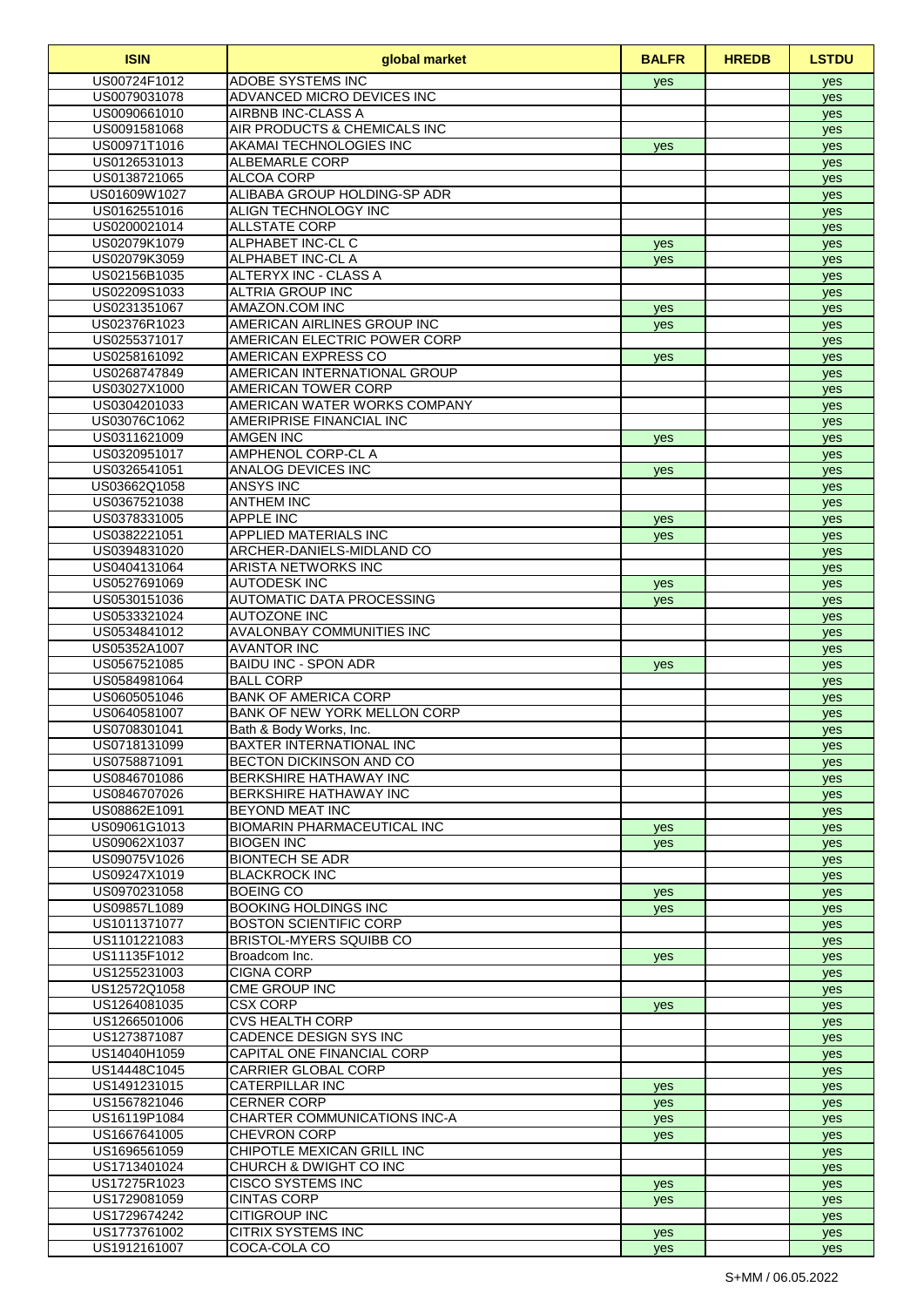| <b>ISIN</b>                  | global market                                          | <b>BALFR</b> | <b>HREDB</b> | <b>LSTDU</b> |
|------------------------------|--------------------------------------------------------|--------------|--------------|--------------|
| US1921085049                 | <b>COEUR MINING INC</b>                                |              |              | yes          |
| US1924461023                 | COGNIZANT TECH SOLUTIONS-A                             | yes          |              | yes          |
| US19260Q1076                 | COINBASE GLOBAL INC                                    |              |              | yes          |
| US1941621039                 | <b>COLGATE-PALMOLIVE CO</b>                            |              |              | yes          |
| US20030N1019<br>US20825C1045 | COMCAST CORP-CLASS A<br><b>CONOCOPHILLIPS</b>          | yes          |              | yes          |
| US2091151041                 | CONSOLIDATED EDISON INC                                |              |              | yes<br>yes   |
| US21036P1084                 | <b>CONSTELLATION BRANDS INC-A</b>                      |              |              | yes          |
| US2193501051                 | <b>CORNING INC</b>                                     |              |              | yes          |
| US22052L1044                 | <b>CORTEVA INC</b>                                     |              |              | yes          |
| US22160K1051                 | <b>COSTCO WHOLESALE CORP</b>                           | yes          |              | yes          |
| US22822V1017                 | <b>CROWN CASTLE INTL CORP</b>                          |              |              | yes          |
| US2310211063                 | <b>CUMMINS INC</b>                                     |              |              | yes          |
| US2358511028                 | <b>DANAHER CORP</b>                                    |              |              | yes          |
| US2441991054                 | DEERE & CO                                             |              |              | yes          |
| US24703L2025                 | DELL TECHNOLOGIES INC                                  |              |              | yes          |
| US2473617023<br>US24906P1093 | <b>DELTA AIR LINES INC</b>                             |              |              | yes          |
| US2521311074                 | DENTSPLY SIRONA INC<br><b>DEXCOM INC</b>               | <b>ves</b>   |              | yes          |
| US2546871060                 | WALT DISNEY CO                                         | <b>ves</b>   |              | yes<br>yes   |
| US2547091080                 | <b>DISCOVER FINANCIAL SERVICES</b>                     |              |              | yes          |
| US25470F1049                 | DISCOVERY COMMUNICATIONS-A                             | <b>ves</b>   |              | no.          |
| US25470F3029                 | DISCOVERY COMMUNICATIONS-C                             | yes          |              | yes          |
| US25470M1099                 | DISH NETWORK CORP-A                                    | yes          |              | yes          |
| US2566771059                 | DOLLAR GENERAL CORP                                    |              |              | yes          |
| US2567461080                 | DOLLAR TREE INC                                        | yes          |              | yes          |
| US25746U1097                 | <b>DOMINION ENERGY INC</b>                             |              |              | yes          |
| US25754A2015                 | <b>DOMINOS PIZZA INC</b>                               |              |              | yes          |
| US2605571031                 | <b>DOW INC</b>                                         |              |              | yes          |
| US26210C1045                 | <b>DROPBOX INC</b>                                     |              |              | yes          |
| US26441C2044                 | DUKE ENERGY CORP<br><b>DUPONT DE NEMOURS INC</b>       |              |              | yes          |
| US26614N1028<br>US26875P1012 | <b>EOG RESOURCES INC</b>                               |              |              | yes          |
| US2786421030                 | <b>EBAY INC</b>                                        | yes          |              | yes<br>yes   |
| US2788651006                 | <b>ECOLAB INC</b>                                      |              |              | yes          |
| US28176E1082                 | <b>EDWARDS LIFESCIENCES CORP</b>                       |              |              | yes          |
| US2855121099                 | <b>ELECTRONIC ARTS INC</b>                             | <b>ves</b>   |              | yes          |
| US2910111044                 | <b>EMERSON ELECTRIC CO</b>                             |              |              | yes          |
| US2944291051                 | EQUIFAX INC                                            |              |              | yes          |
| US29444U7000                 | <b>EQUINIX INC</b>                                     |              |              | yes          |
| US29786A1060                 | <b>ETSY INC</b>                                        |              |              | yes          |
| US30040W1080                 | <b>EVERSOURCE ENERGY</b>                               |              |              | yes          |
| US30161N1019                 | <b>EXELON CORP</b>                                     |              |              | yes          |
| US30212P3038<br>US30231G1022 | <b>EXPEDIA INC</b><br><b>EXXON MOBIL CORP</b>          | yes          |              | yes          |
| US30303M1027                 | <b>META PLATFORMS INC-A</b>                            | yes<br>yes   |              | yes<br>yes   |
| US3119001044                 | <b>FASTENAL CO</b>                                     | yes          |              | yes          |
| US31428X1063                 | <b>FEDEX CORP</b>                                      |              |              | yes          |
| US31620M1062                 | <b>FIDELITY INC</b>                                    |              |              | yes          |
| US33616C1009                 | <b>FIRST REPUBLIC BANK/CA</b>                          |              |              | yes          |
| US3364331070                 | <b>FIRST SOLAR INC</b>                                 |              |              | yes          |
| US3377381088                 | <b>FISERV INC</b>                                      | yes          |              | yes          |
| US3448491049                 | FOOT LOCKER INC                                        |              |              | yes          |
| US3453708600                 | FORD MOTOR CO                                          |              |              | yes          |
| US34988V1061<br>US35671D8570 | <b>FOSSIL GROUP INC</b><br><b>FREEPORT-MCMORAN INC</b> |              |              | yes          |
| US35952H6018                 | FUELCELL ENERGY INC                                    |              |              | yes          |
| US3682872078                 | <b>GAZPROM ADR</b>                                     |              |              | yes<br>Susp. |
| US3695501086                 | <b>GENERAL DYNAMICS CORP</b>                           |              |              | yes          |
| US3696043013                 | <b>GENERAL ELECTRIC CO</b>                             | yes          |              | no.          |
| US3703341046                 | <b>GENERAL MILLS INC</b>                               |              |              | yes          |
| US37045V1008                 | <b>GENERAL MOTORS CO</b>                               |              |              | yes          |
| US3755581036                 | GILEAD SCIENCES INC                                    | yes          |              | yes          |
| US37940X1028                 | <b>GLOBAL PAYMENTS INC</b>                             |              |              | yes          |
| US38141G1040                 | GOLDMAN SACHS GROUP INC                                | yes          |              | yes          |
| US3825501014                 | GOODYEAR TIRE & RUBBER CO                              |              |              | yes          |
| US38268T1034                 | <b>GOPRO INC</b>                                       |              |              | yes          |
| US3994732069                 | <b>GROUPON INC</b><br>HP INC                           |              |              | yes          |
| US40434L1052<br>US4062161017 | <b>HALLIBURTON CO</b>                                  |              |              | yes          |
| US4128221086                 | HARLEY-DAVIDSON INC                                    |              |              | yes<br>yes   |
| US4180561072                 | <b>HASBRO INC</b>                                      | yes          |              | yes          |
| US4278661081                 | <b>HERSHEY CO/THE</b>                                  |              |              | yes          |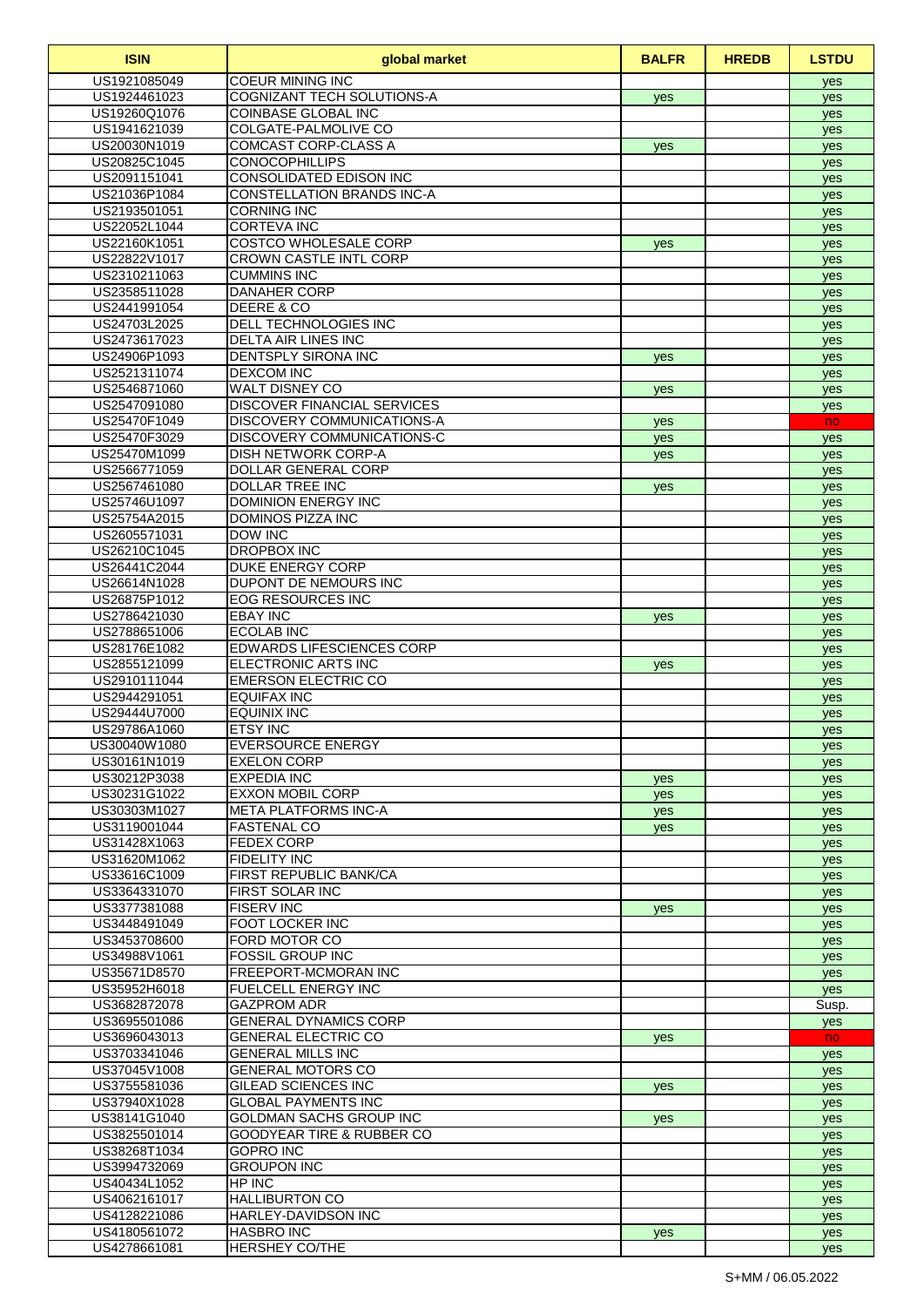| <b>ISIN</b>                  | global market                                                | <b>BALFR</b> | <b>HREDB</b> | <b>LSTDU</b> |
|------------------------------|--------------------------------------------------------------|--------------|--------------|--------------|
| US42824C1099                 | <b>HEWLETT PACKARD ENTERPRISE</b>                            |              |              | yes          |
| US43300A2033                 | HILTON WORLDWIDE HOLDINGS INC                                |              |              | yes          |
| US4364401012                 | <b>HOLOGIC INC</b>                                           | yes          |              | yes          |
| US4370761029<br>US4385161066 | HOME DEPOT INC<br>HONEYWELL INTERNATIONAL INC                | yes          |              | yes          |
| US4404521001                 | HORMEL FOODS CORP                                            |              |              | yes<br>yes   |
| US4432011082                 | HOWMET AEROSPACE INC                                         |              |              | yes          |
| US4456581077                 | HUNT (JB) TRANSPRT SVCS INC                                  | yes          |              | yes          |
| US45168D1046                 | <b>IDEXX LABORATORIES INC</b>                                | <b>ves</b>   |              | yes          |
| US4523081093                 | <b>ILLINOIS TOOL WORKS</b>                                   |              |              | yes          |
| US4523271090                 | <b>ILLUMINA INC</b>                                          | yes          |              | yes          |
| US4567881085                 | <b>INFOSYS LTD-SP ADR</b>                                    |              |              | yes          |
| US4581401001                 | <b>INTEL CORP</b>                                            | yes          |              | yes          |
| US45866F1049<br>US4592001014 | INTERCONTINENTAL EXCHANGE INC<br>INTL BUSINESS MACHINES CORP | yes          |              | yes<br>yes   |
| US4595061015                 | <b>INTL FLAVORS &amp; FRAGRANCES</b>                         |              |              | yes          |
| US4612021034                 | <b>INTUIT INC</b>                                            | yes          |              | yes          |
| US46120E6023                 | <b>INTUITIVE SURGICAL INC</b>                                | yes          |              | yes          |
| US46266C1053                 | <b>IQVIA HOLDINGS INC</b>                                    |              |              | yes          |
| US4627261005                 | <b>IROBOT CORP</b>                                           |              |              | yes          |
| US46591M1099                 | <b>JOYY INC ADR</b>                                          |              |              | yes          |
| US46625H1005                 | <b>JPMORGAN CHASE &amp; CO</b>                               | yes          |              | yes          |
| US46630Q2021                 | <b>VTB BANK GDR</b>                                          |              |              | Susp.        |
| US47215P1066<br>US47759T1007 | <b>JD.COM INC-ADR</b><br><b>JINKOSOLAR HOLDING CO ADR</b>    | <b>ves</b>   |              | yes<br>yes   |
| US4781601046                 | JOHNSON & JOHNSON                                            | yes          |              | yes          |
| US48122U2042                 | <b>SISTEMA GDR</b>                                           |              |              | Susp.        |
| US48138M1053                 | JUMIA TECHNOLOGIES AG-ADR                                    |              |              | yes          |
| US4824801009                 | <b>KLA-TENCOR CORP</b>                                       | yes          |              | yes          |
| US4878361082                 | <b>KELLOGG CO</b>                                            |              |              | yes          |
| US49271V1008                 | <b>KEURIG DR PEPPER INC</b>                                  |              |              | yes          |
| US4943681035                 | KIMBERLY-CLARK CORP                                          |              |              | yes          |
| US49456B1017                 | KINDER MORGAN INC                                            |              |              | yes          |
| US5007541064                 | <b>KRAFT HEINZ CO</b>                                        | yes          |              | yes          |
| US5010441013<br>US50155Q1004 | <b>KROGER CO</b><br><b>KYNDRYL HOLDINGS INC</b>              |              |              | yes<br>yes   |
| US50186V1026                 | LG DISPLAY CO LTD-ADR                                        |              |              | yes          |
| US5024311095                 | L3HARRIS TECHNOLOGIES INC                                    |              |              | yes          |
| US5128071082                 | <b>LAM RESEARCH CORP</b>                                     | yes          |              | yes          |
| US5178341070                 | <b>LAS VEGAS SANDS CORP</b>                                  |              |              | yes          |
| US5184391044                 | ESTEE LAUDER COMPANIES-CL A                                  |              |              | yes          |
| US52634T2006                 | <b>LENTA GDR</b>                                             |              |              | Susp.        |
| US52736R1023                 | LEVI STRAUSS & CO- CLASS A                                   |              |              | yes          |
| US5324571083<br>US5398301094 | ELI LILLY CO<br><b>LOCKHEED MARTIN CORP</b>                  |              |              | yes          |
| US5486611073                 | LOWES COS INC                                                |              |              | yes<br>yes   |
| US5500211090                 | LULULEMON ATHLETICA INC                                      |              |              | yes          |
| US55087P1049                 | <b>LYFT INC-A</b>                                            |              |              | yes          |
| US55315J1025                 | <b>NORILSK NICKEL ADR</b>                                    |              |              | Susp.        |
| US55354G1004                 | <b>MSCI INC</b>                                              |              |              | yes          |
| US55616P1049                 | <b>MACY'S INC</b>                                            |              |              | yes          |
| US55953Q2021                 | <b>MAGNIT GDR</b>                                            |              |              | Susp.        |
| US5603172082                 | <b>VK COMPANY LTD</b><br><b>MARATHON PETROLEUM CORP</b>      |              |              | Susp.        |
| US56585A1025<br>US5717481023 | MARSH & MCLENNAN CO INC                                      |              |              | yes          |
| US5719032022                 | MARRIOTT INTERNATIONAL -CL A                                 | yes          |              | yes<br>yes   |
| US57636Q1040                 | <b>MASTERCARD INC</b>                                        |              |              | yes          |
| US57667L1070                 | <b>MATCH GROUP INC</b>                                       |              |              | yes          |
| US5770811025                 | <b>MATTEL INC</b>                                            | <b>ves</b>   |              | yes          |
| US5797802064                 | <b>IMCCORMICK &amp; CO-NON VTG SHRS</b>                      |              |              | yes          |
| US5801351017                 | <b>MCDONALD'S CORP</b>                                       | yes          |              | yes          |
| US58039P1075                 | <b>MCEWEN MINING INC</b>                                     |              |              | yes          |
| US58733R1023                 | <b>MERCADOLIBRE INC</b><br>MERCK & CO. INC.                  |              |              | yes          |
| US58933Y1055<br>US59156R1086 | <b>METLIFE INC</b>                                           | yes          |              | yes<br>yes   |
| US5926881054                 | METTLER-TOLEDO INTERNATIONAL                                 |              |              | yes          |
| US5949181045                 | <b>MICROSOFT CORP</b>                                        | yes          |              | yes          |
| US5950171042                 | MICROCHIP TECHNOLOGY INC                                     | yes          |              | yes          |
| US5951121038                 | MICRON TECHNOLOGY INC                                        | yes          |              | yes          |
| US60770K1079                 | <b>MODERNA INC</b>                                           |              |              | yes          |
| US6092071058                 | MONDELEZ INTERNATIONAL INC-A                                 | yes          |              | yes          |
| US61174X1090                 | <b>MONSTER BEVERAGE CORP</b>                                 | yes          |              | yes          |
| US6153691059                 | <b>MOODYS CORP</b>                                           |              |              | yes          |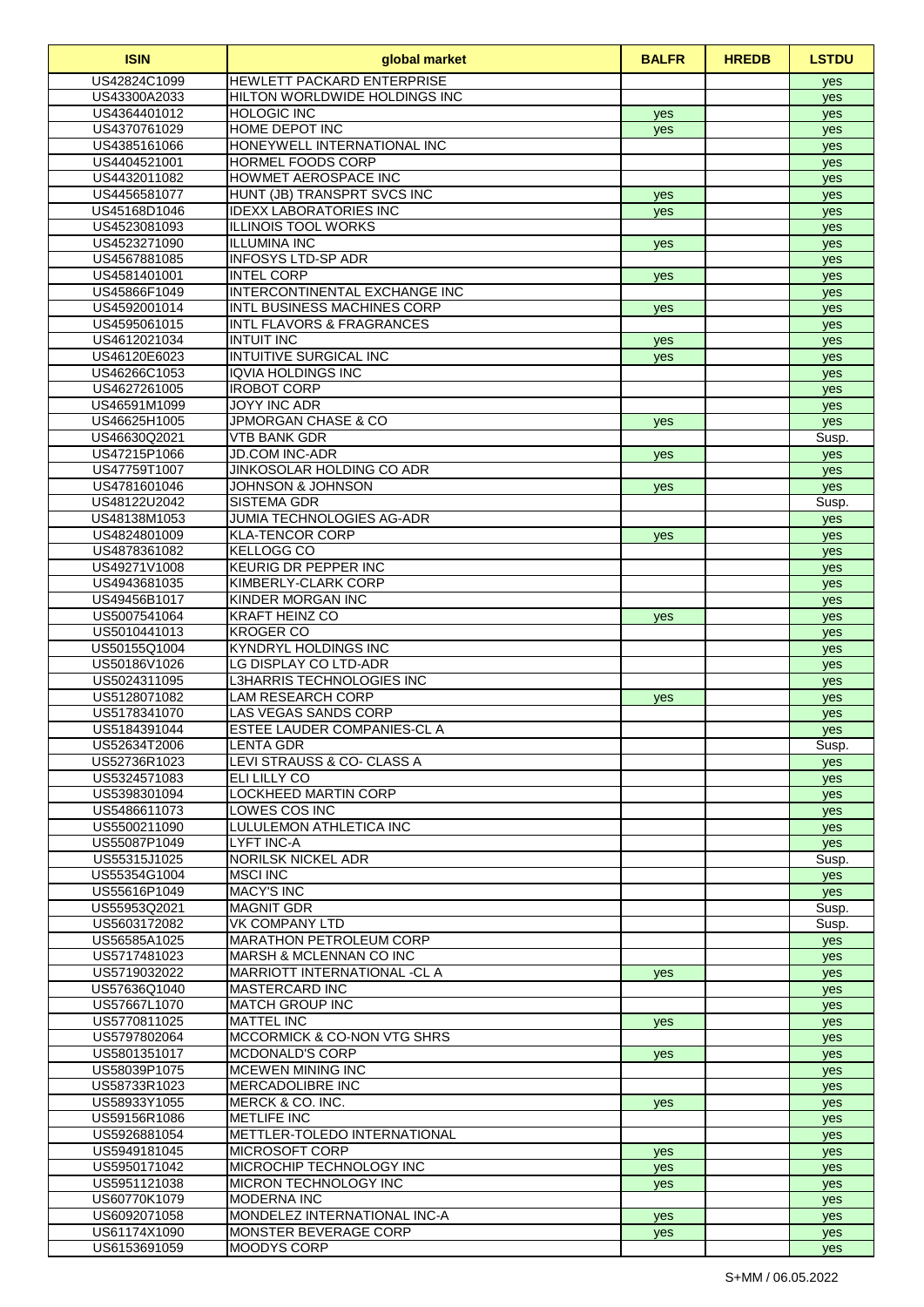| <b>ISIN</b>                  | global market                                        | <b>BALFR</b> | <b>HREDB</b> | <b>LSTDU</b> |
|------------------------------|------------------------------------------------------|--------------|--------------|--------------|
| US6174464486                 | <b>MORGAN STANLEY</b>                                |              |              | yes          |
| US6200763075                 | <b>MOTOROLA SOLUTIONS INC</b>                        |              |              | yes          |
| US6311031081                 | <b>NASDAQ INC</b>                                    |              |              | yes          |
| US64110L1061                 | <b>NETFLIX INC</b>                                   | yes          |              | yes          |
| US64110W1027                 | <b>NETEASE INC-ADR</b><br><b>NEWMONT MINING CORP</b> | yes          |              | yes          |
| US6516391066<br>US65339F1012 | <b>NEXTERA ENERGY INC</b>                            |              |              | yes          |
| US6541061031                 | <b>NIKE INC -CL B</b>                                | yes          |              | yes<br>yes   |
| US6541101050                 | <b>NIKOLA CORP</b>                                   |              |              | yes          |
| US6558441084                 | NORFOLK SOUTHERN CORP                                |              |              | yes          |
| US6668071029                 | NORTHROP GRUMMAN CORP                                |              |              | yes          |
| US6687711084                 | NORTONLIFELOCK INC                                   | yes          |              | yes          |
| US6698881090                 | <b>NOVATEK GDR</b>                                   |              |              | Susp.        |
| US67011E2046                 | NOVOLIPETSK STEEL GDR                                |              |              | Susp.        |
| US67066G1040                 | <b>NVIDIA CORP</b>                                   | yes          |              | yes          |
| US67103H1077                 | O REILLY AUTOMOTIVE INC                              | yes          |              | yes          |
| US67812M2070                 | <b>ROSNEFT GDR</b>                                   |              |              | Susp.        |
| US68389X1054                 | ORACLE CORP                                          |              |              | yes          |
| US68902V1070<br>US69343P1057 | OTIS WORLDWIDE CORP<br><b>LUKOIL ADR</b>             |              |              | yes          |
| US6934751057                 | PNC FINANCIAL SERVICES GROUP                         |              |              | Susp.<br>yes |
| US6935061076                 | PPG INDUSTRIES INC                                   |              |              | yes          |
| US6937181088                 | PACCAR INC                                           | yes          |              | yes          |
| US69608A1088                 | <b>PALANTIR TECHNOLOGIES INC-A</b>                   |              |              | yes          |
| US7010941042                 | <b>PARKER HANNIFIN CORP</b>                          |              |              | yes          |
| US7043261079                 | <b>PAYCHEX INC</b>                                   | yes          |              | yes          |
| US70450Y1038                 | PAYPAL HOLDINGS INC                                  | yes          |              | yes          |
| US70614W1009                 | PELOTON INTERACTIVE INC-A                            |              |              | yes          |
| US7134481081                 | <b>PEPSICO INC</b>                                   |              |              | yes          |
| US7170811035                 | PFIZER INC                                           | yes          |              | yes          |
| US7181721090                 | PHILIP MORRIS INTERNATIONAL                          |              |              | yes          |
| US7185461040                 | PHILLIPS 66 CORP                                     |              |              | yes          |
| US71922G2093<br>US72919P2020 | <b>PHOSAGRO GDR</b><br>PLUG POWER INC                |              |              | Susp.        |
| US74144T1088                 | T ROWE PRICE GROUP INC                               |              |              | yes          |
| US7427181091                 | <b>PROCTER &amp; GAMBLE CO</b>                       | yes          |              | yes<br>yes   |
| US74340W1036                 | <b>PROLOGIS INC</b>                                  |              |              | yes          |
| US7437131094                 | PROTO LABS INC                                       |              |              | yes          |
| US7443201022                 | PRUDENTIAL FINANCIAL INC                             |              |              | yes          |
| US7445731067                 | PUBLIC SERVICE ENTERPRISE GP                         |              |              | yes          |
| US7475251036                 | QUALCOMM INC                                         | yes          |              | yes          |
| US74915M1009                 | QURATE RETAIL GROUP INC                              | yes          |              | yes          |
| US7496552057                 | ROSAGRO GDR                                          |              |              | Susp.        |
| US75513E1010                 | RAYTHEON TECHNOLOGIES CORP                           | yes          |              | yes          |
| US75886F1075                 | <b>REGENERON PHARMACEUTICALS</b>                     | yes          |              | yes          |
| US7594701077<br>US7611521078 | RELIANCE INDS-SPONS GDR 144A<br><b>RESMED INC</b>    |              |              | yes          |
| US7739031091                 | ROCKWELL AUTOMATION INC                              |              |              | yes<br>yes   |
| US7782961038                 | <b>ROSS STORES INC</b>                               | yes          |              | yes          |
| US7821834048                 | RUSHYDRO ADR                                         |              |              | Susp.        |
| US78409V1044                 | S+P GLOBAL INC                                       |              |              | yes          |
| US78486Q1013                 | <b>SVB FINANCIAL GROUP</b>                           |              |              | yes          |
| US79466L3024                 | SALESFORCE.COM INC                                   |              |              | yes          |
| US7960502018                 | SAMSUNG ELECTRO-REGS GDR PFD                         |              |              | yes          |
| US7960508882                 | <b>SAMSUNG ELECTR-GDR</b>                            |              |              | yes          |
| US80585Y3080                 | <b>SBERBANK ADR</b>                                  |              |              | Susp.        |
| US8064071025                 | HENRY SCHEIN INC                                     | yes          |              | yes          |
| US8085131055<br>US8168511090 | <b>CHARLES SCHWAB CORP</b><br><b>SEMPRA ENERGY</b>   |              |              | yes          |
| US81762P1021                 | <b>SERVICENOW INC</b>                                |              |              | yes          |
| US8181503025                 | SEVERSTAL GDR                                        |              |              | yes<br>Susp. |
| US8243481061                 | SHERWIN-WILLIAMS CO                                  |              |              | yes          |
| US8288061091                 | SIMON PROPERTY GROUP INC                             |              |              | yes          |
| US82968B1035                 | SIRIUS XM HOLDINGS INC                               | yes          |              | yes          |
| US83088M1027                 | <b>SKYWORKS SOLUTIONS INC</b>                        | yes          |              | yes          |
| US83304A1060                 | SNAP INC                                             |              |              | yes          |
| US8334451098                 | SNOWFLAKE INC-CLASS A                                |              |              | yes          |
| US83410S1087                 | SOHU.COM LTD-ADR                                     |              |              | yes          |
| US83417M1045                 | SOLAREDGE TECHNOLOGIES INC                           |              |              | yes          |
| US83570H1086                 | SONOS INC                                            |              |              | yes          |
| US8425871071                 | <b>SOUTHERN CO</b><br><b>SOUTHWEST AIRLINES CO</b>   |              |              | yes          |
| US8447411088<br>US8522341036 | <b>BLOCK INC - A</b>                                 |              |              | yes<br>yes   |
|                              |                                                      |              |              |              |